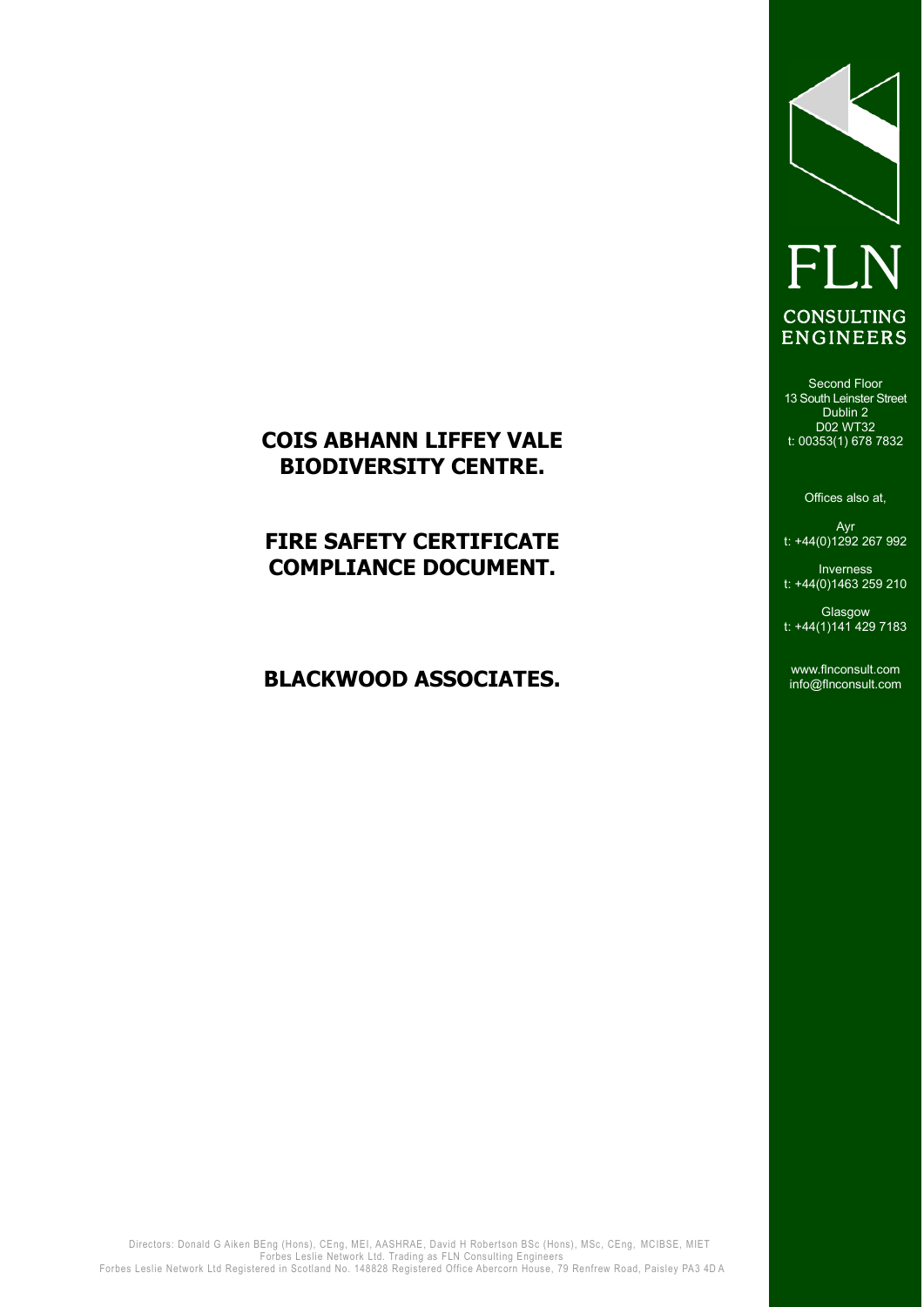

- **Site:** Cois Abhann Liffey Vale
- **Project:** Biodiversity Centre
- **Project No:** 3365.
- **Client:** Blackwood Associates.

| <b>Revision</b> | <b>Date</b>             | <b>Prepared by</b> | <b>Checked by</b> | <b>Purpose</b>          |
|-----------------|-------------------------|--------------------|-------------------|-------------------------|
| P <sub>1</sub>  | Sept 20                 | Donald Aiken       |                   | <b>Initial Analysis</b> |
| P <sub>2</sub>  | $11th$ Dec 20           | Donald Aiken       |                   | Revised Analysis        |
| P <sub>3</sub>  | 18 <sup>th</sup> Feb 21 | Donald Aiken       | David Robertson   | Updated analysis        |
| P <sub>4</sub>  | 8 <sup>th</sup> Nov 21  | Donald Aiken       | David Robertson   | Updated analysis        |
|                 |                         |                    |                   |                         |
|                 |                         |                    |                   |                         |
|                 |                         |                    |                   |                         |
|                 |                         |                    |                   |                         |
|                 |                         |                    |                   |                         |

# **ISSUE STATUS**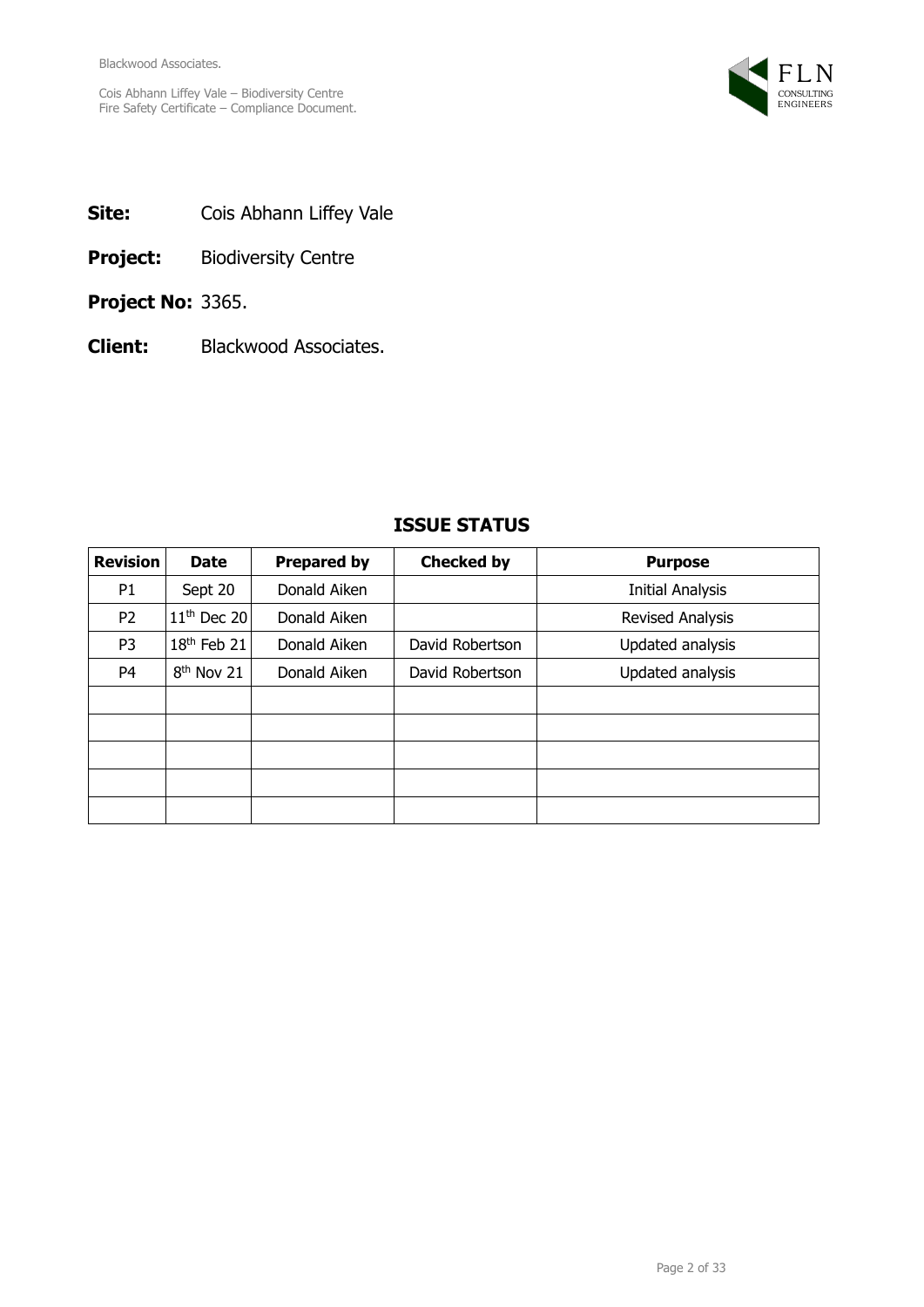

# **SECTION A: INTRODUCTION**

# **SECTION A1: GENERAL**

FLN Consulting Engineers (FLN) have been appointed by Blackwood Associates (BA) to act as Fire Engineers and to submit a Fire Safety Certificate Application (FSCA) as part of the project for the Biodiversity Centre at Cois Abhann Liffey Vale. This document we only be applicable to the Biodiversity Centre and not to the general Gardens.

The basis for this review is to ensure that when completed the Biodiversity Centre Project will comply with Building Regulations Technical Guidance Document 'B' (TGD'B') – Fire Safety, as produced by the Department of Environment, Heritage and Local Government and all other referenced documents and standards.

This document is intended to demonstrate that, if the Biodiversity Centre works are carried out in accordance with the requirements of this report and the associated drawings, then the building will comply with the requirements of Part B (Fire Safety) of the Second Schedule of the Building Regulations and Technical Guidance Document 'B' (TGD'B'), 2006, Parts B1 to B5, Reprinted Edition 2020, Amendments and Corrections Incorporated.

The Biodiversity Centre will comprise the alteration and upgrading of the current existing main historic house to provide office, meeting and exhibition space and the creation of a new build visitor café, multipurpose room / education space and associated accommodation.

The following text will address the proposed fire and life safety provisions for and within the Biodiversity Centre works.

Section A2 of this report provides an overview of the building construction area and occupancy as proposed.

Section B, of the report is subdivided into sections to demonstrate compliance with Part B as follows:

- Section B.1: Part B1 Means of Escape in Case of Fire.
- Section B.2: Part B2 Internal Fire Spread (Linings).
- Section B.3: Part B3 Internal Fire Spread (Structure).
- Section B.4: Part B4 External Fire Spread.
- Section B.5: Part B5 Access and facilities for the Fire Service.

Drawings to be read in conjunction with the report are detailed below, with revisions as stated on the drawing register:

- F[58]-001 FSCA Site Plan Rev P1
- F[58]-002 FSCA Block Plan Rev P1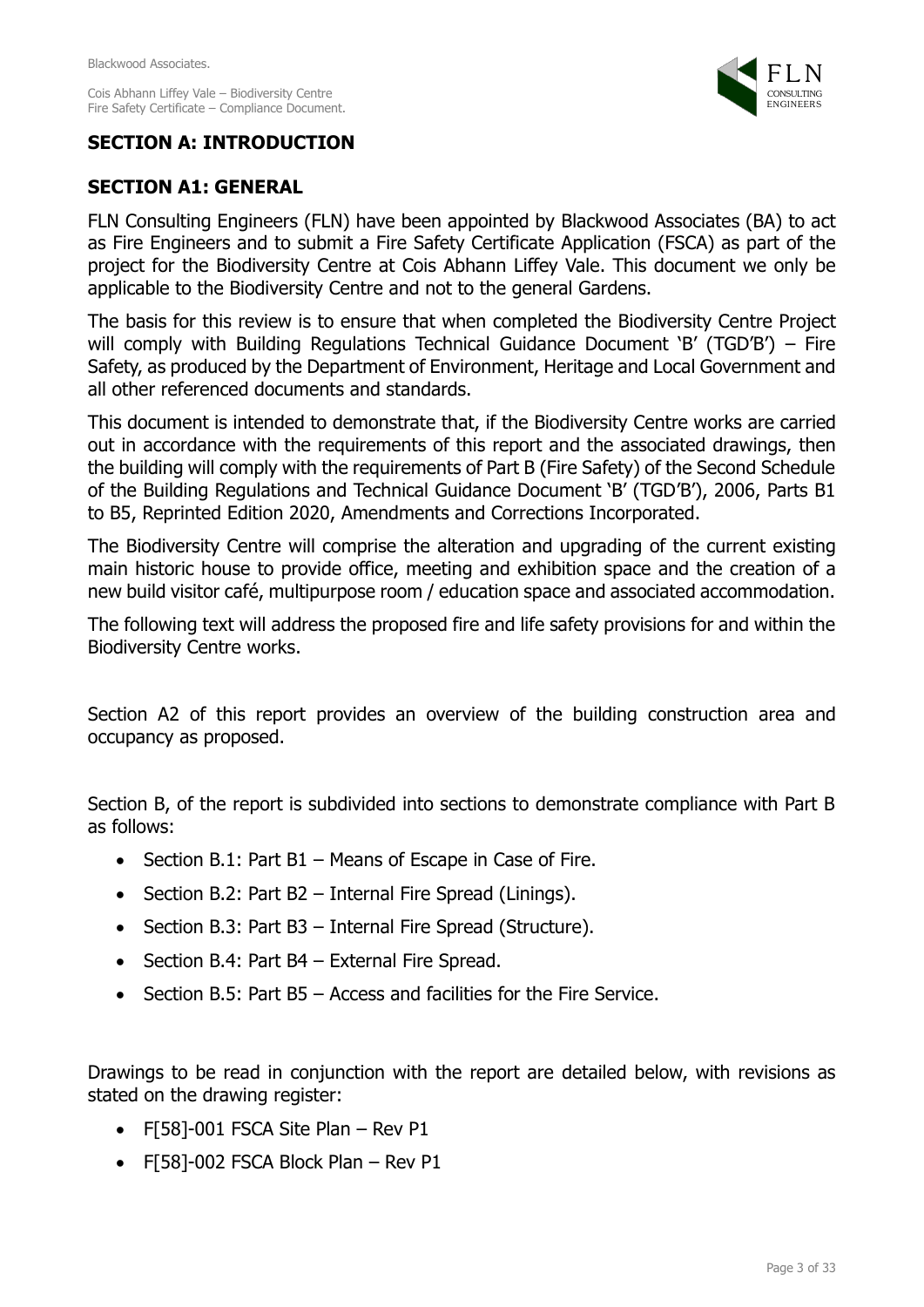

- F[58]-010 FSCA Legend Rev P1
- F[58]-100 FSCA, Ground Floor Plan, Fire Compartmentation. FFL +5.150, +5.525, +5.995 & +6.485 – Rev P2
- F[58]-110 FSCA, Ground Floor Plan, Travel Distance & Escape Widths. FFL +5.150, +5.525, +5.995 & +6.485 – Rev P2
- F[58]-200 FSCA, Section A-A Rev P2
- F[58]-201 FSCA, Section B-B Rev P2
- F[58]-202 FSCA, Section C-C Rev P2
- F[58]-203 FSCA, Section G-G Rev P2
- F[58]-300 FSCA, North Elevation Rev P2
- F[58]-301 FSCA, South Elevation Rev P2
- F[58]-302 FSCA, East Elevation Rev P2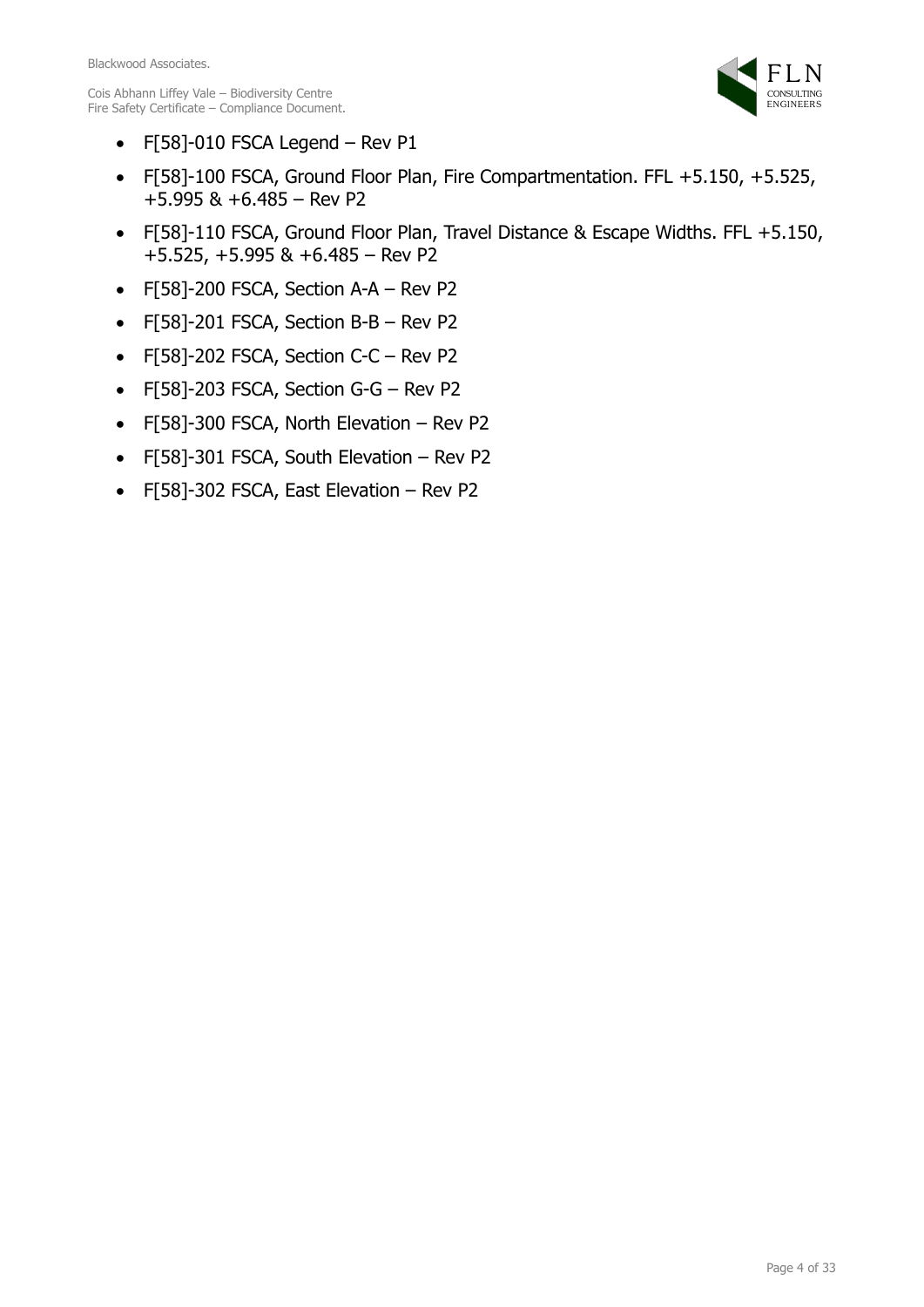

# **SECTION A2: DESCRIPTION OF WORK**

This compliance document covers the proposed redevelopment of the existing house as part of the Biodiversity Centre Project at Cois Abhann Liffey Vale.

For the purposes of this compliance document, the building will be assessed as "Place of Assembly" under purpose group 5, and as such will comply with the requirements of TGD'B' and in particular for section B1 1.1 to 1.3 BS 5588-6: 1991 – Fire precautions in the design, construction and use of buildings – Part 6 Code of practice for places of assembly.

The Biodiversity Centre will be located within ground on the northern banks of the River Liffey at Longmeadow's along Chapelizod Road. Access to the grounds is from Chapelizod Road.

The existing house is a Georgian House and a protected structure.

The proposed Biodiversity Centre accommodation is spread over various single storey levels through both existing derelict house and new visitor accommodation which will be connected by a serious of ramps to allow universal access to all areas.

In the main house the accommodation is split over three ground levels, with a meeting/office space and reception/introduction area at the entrance level, exhibition space at mid-level and at the lowest level a second exhibition space with access to outside veranda.

To the rear of the main house there is a ramped area, interconnecting the three-house levels with the new building education centre and café.

The education centre comprises multipurpose space/education room, café, servery, stores, and externally accessed toilets. The education centre is on the one level throughout.

The fabric of the existing house will be retained and sympathetically upgraded thermally where possible, while the new build will be of modern thermal construction.

The building although on various levels is single storey. The lowest external ground level around the building is  $+4.86$ , while the highest floor level is  $+6.485$ , hence the height to the top storey is 1.625m from lowest adjacent ground level.

The area, level, and height above grade for each floor within the development are given in Table A2.1 below.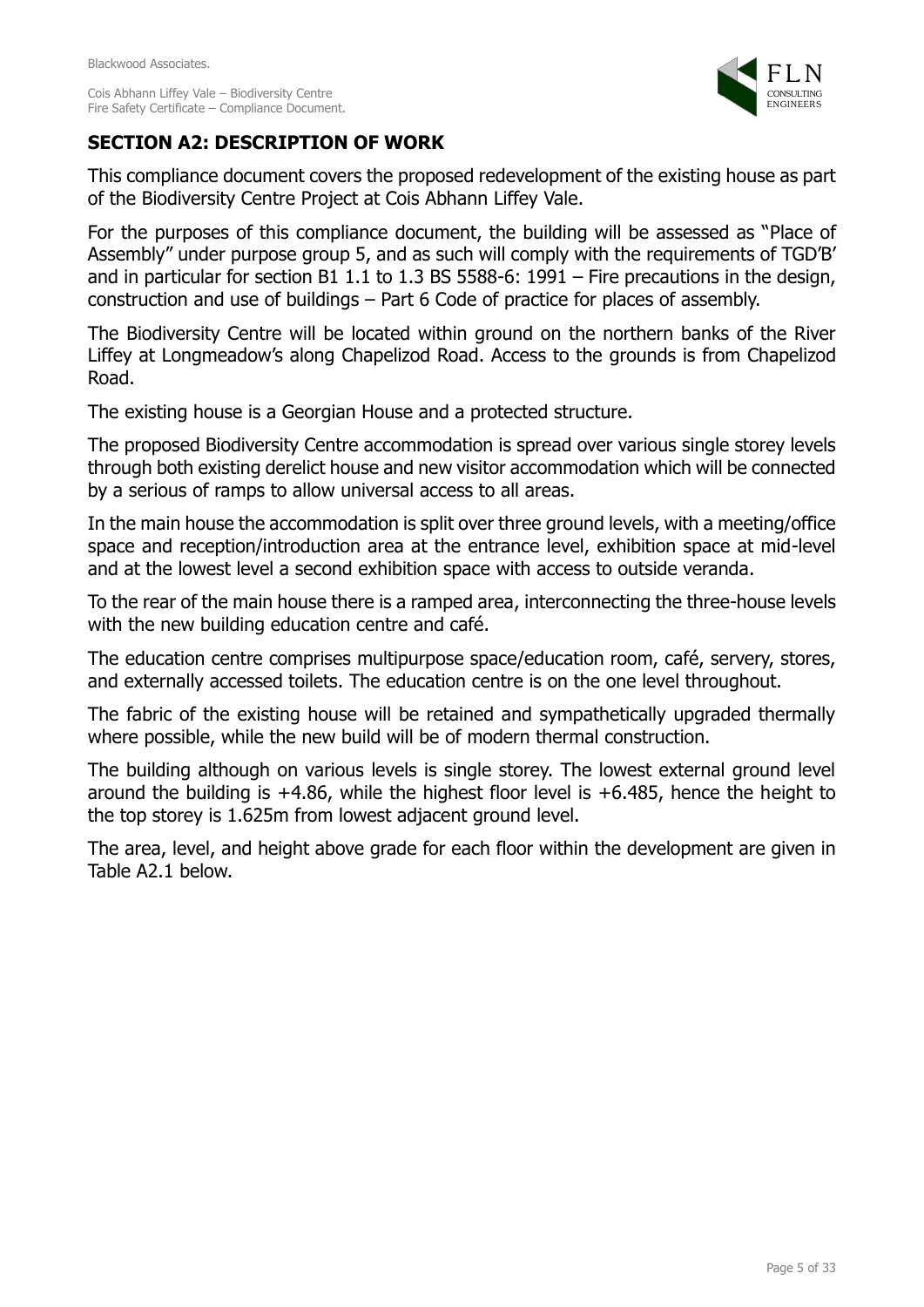

# Table A2.1: Floor Areas & Levels above Surrounding Grade

| Level                                        | Approximate Floor Area<br>(m2) | Level Above or Below<br><b>Surrounding Grade (&amp; Floor</b><br>Level) $A$<br>(m) |
|----------------------------------------------|--------------------------------|------------------------------------------------------------------------------------|
| House Top Level                              | 43                             | $+1.625 (+6.485)$                                                                  |
| <b>House Mid-Level</b>                       | 36                             | $+0.665 (+5.525)$                                                                  |
| <b>House Lowest Level</b>                    | 19                             | $+0.290 (+5.150)$                                                                  |
| Rear Ramped Area                             | 45                             | <b>Various</b>                                                                     |
| House Lowest to Mid-Level<br>Ramped Area     | 16                             | <b>Various</b>                                                                     |
| <b>Education Centre &amp; Cafe</b><br>Notes: | 88                             | $+1.135 (+5.995)$                                                                  |

 $^{\circ}$  Grade taken as +4.86. Note levels vary around the perimeter of the Building.

### Table A2.2: Summary of Building Depths and Heights

| Depth of Basement from<br>Highest Ground Level (m). | Height to Top Storey from<br>Lowest Ground Level (m). | Height of Building – Mean<br><b>Ground to Mean Roof Level</b><br>(m) |
|-----------------------------------------------------|-------------------------------------------------------|----------------------------------------------------------------------|
| n/a                                                 | $+1.625$ m                                            | 6.0 <sub>m</sub>                                                     |

This report is to demonstrate that when completed the House and Garden Re-Wilding project will comply with the requirements of Part B (Fire Safety) of the Second Schedule of the Building Regulations and Technical Guidance Document 'B' (TGDB), 2006, Parts B1 to B5, Reprinted Edition 2020, Amendments and Corrections Incorporated and BS 5588-6: 1991 – Fire precautions in the design, construction and use of buildings – Part 6 Code of practice for places of assembly.

Compliance of the works in accordance with the Second Schedule of the Building Regulations is demonstrated in Section B of this document.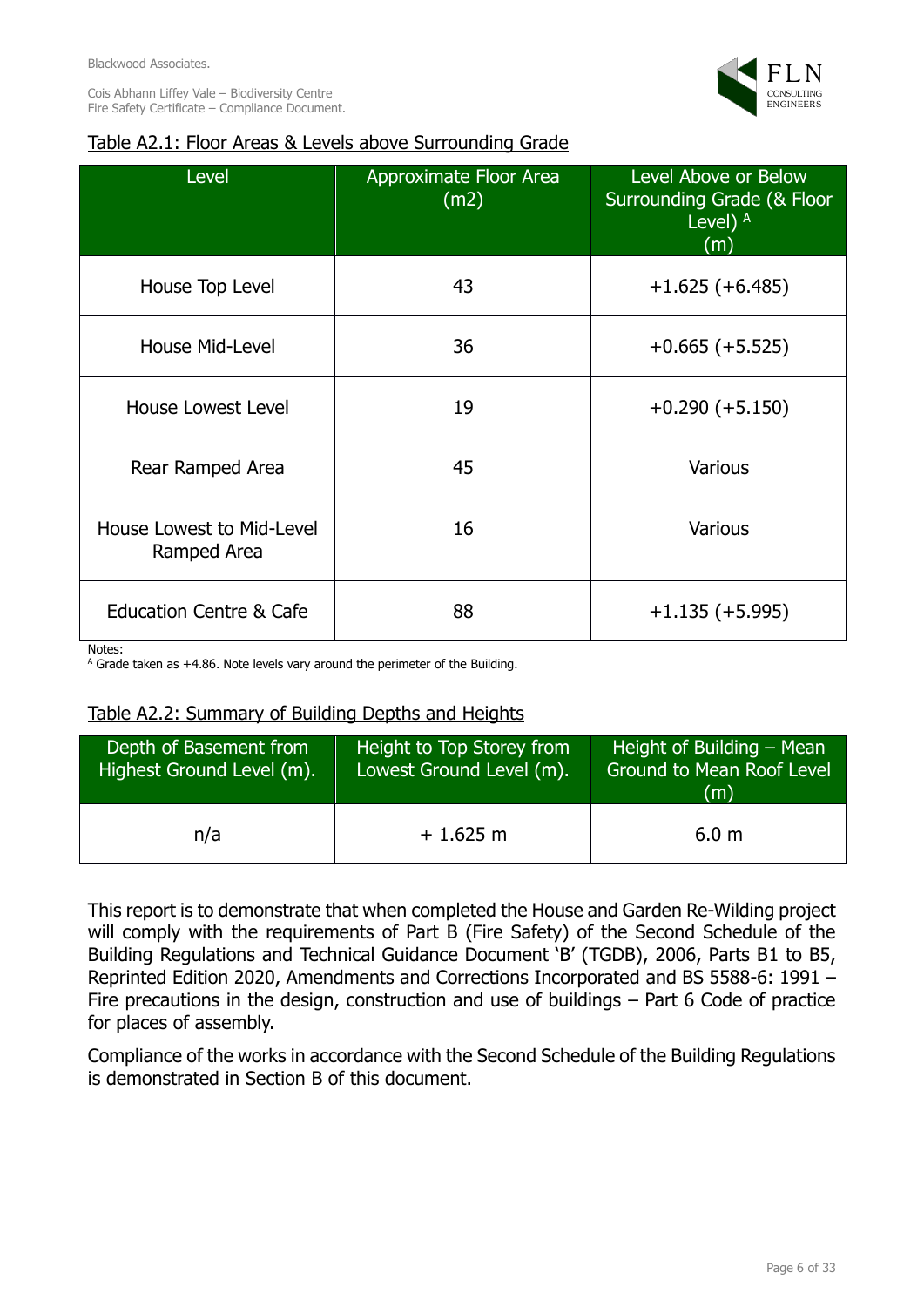Fire Safety Certificate – Compliance Document.



# **SECTION B: DEMONSTRATION OF COMPLIANCE**

# **B1: MEANS OF ESCAPE IN CASE OF FIRE**

Requirements in relation to Means of Escape in Case of Fire is demonstrated by compliance with BS 5588-6: 1991 – Fire precautions in the design, construction and use of buildings – Part 6 Code of practice for places of assembly; for TGD'B' Sub Sections 1.2: Design for horizontal Escape, Sub Section 1.3: Design for vertical escape.

Thereafter reference shall be made to TGD'B' Sub Section 1.4: General previsions for means of escape.

### B1.0 Purpose Groups **and Service Contract Contract Contract Contract Contract Contract Contract Contract Contract Contract Contract Contract Contract Contract Contract Contract Contract Contract Contract Contract Contract**

The defined purpose group shall be in accordance with Table B0.1.

### Table B1.0: Purpose Group

| <b>Use</b>                        | Group | Purpose for which a building or compartment of a building<br>are used.                                                                                                                                                                                                                                                                   |
|-----------------------------------|-------|------------------------------------------------------------------------------------------------------------------------------------------------------------------------------------------------------------------------------------------------------------------------------------------------------------------------------------------|
| Place of Assembly<br>& Recreation | 5     | Place of assembly or recreation including the following:<br>(i) A theatre, public library, hall or other building of public<br>resort used for social or recreational purposes.<br>(iv) a public house, restaurant or similar premises used for<br>the sale to members of the public of food or drink for<br>consumption on the premise. |

### **B1.1 Means of Escape Provisions for Different Purpose** [TGD'B' Clause 1.1] **Groups and Building Types**

| B1.1.1 Purpose Group 5 Assembly and Recreation | $[TGD'B'$ Clause $1.1.6$ ] |
|------------------------------------------------|----------------------------|
|------------------------------------------------|----------------------------|

Guidance for means of escape for Purpose Group 5, place of assembly and recreation buildings shall be demonstrated by compliance with TGD'B' Sub Sections;

- 1.2: Design for horizontal Escape,
- 1.3: Design for vertical escape,

Compliance of the above will be achieved with reference to BS 5588-6: 1991 – Fire precautions in the design, construction and use of buildings – Part 6 Code of practice for places of assembly.

• 1.4: General previsions for means of escape.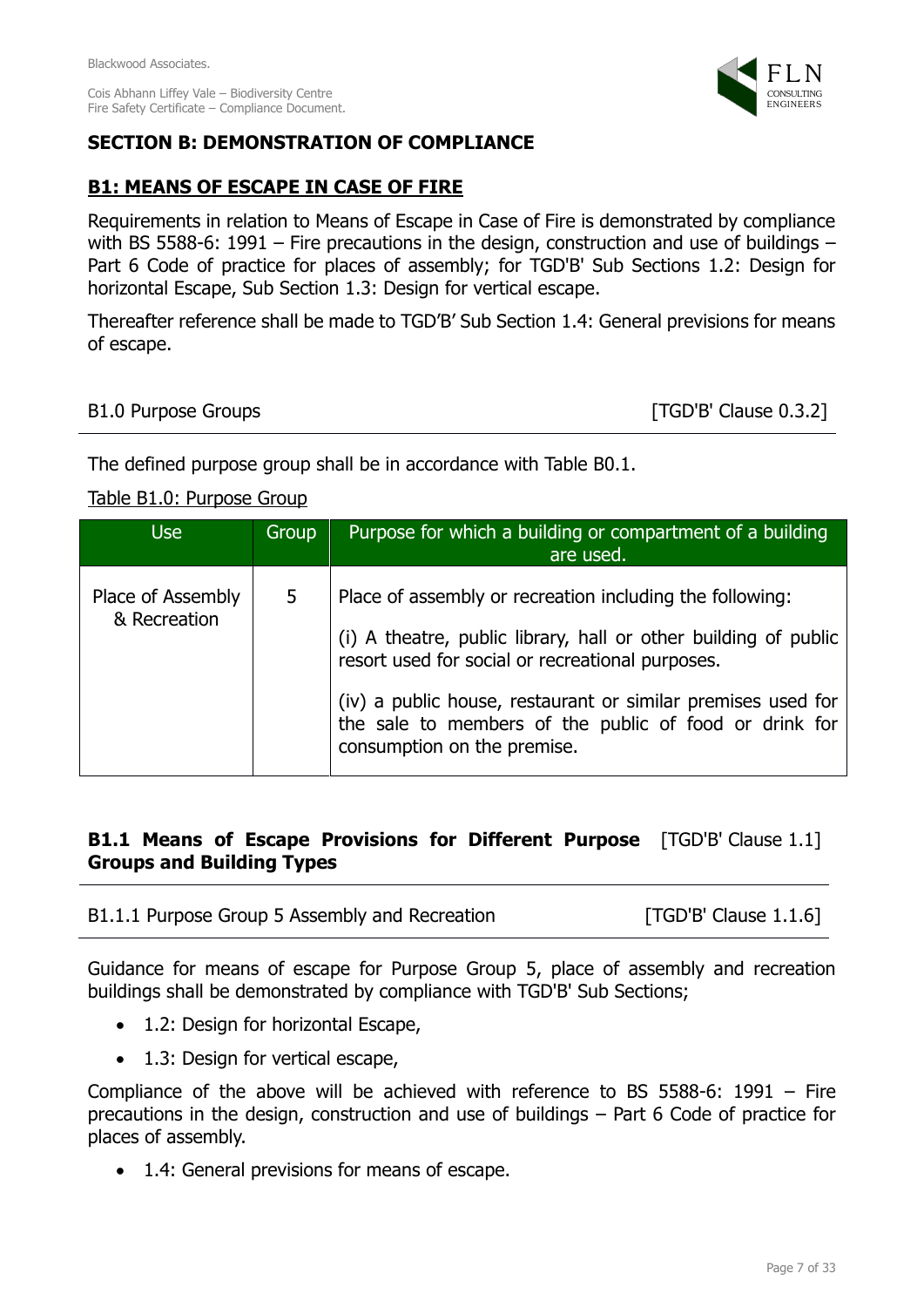

| <b>B1.2. Design for Horizontal Escape</b> | $[BS5588 - 6]$           |
|-------------------------------------------|--------------------------|
|                                           | Clause $6.0$ ]           |
|                                           | $[BS5588 - 6]$           |
| B1.2.1 Occupancy                          | Clause $6.6$ Table $3$ ] |

Occupancy levels for the House Project for the various areas are detailed in Tables B1.2.2.A & B1.2.2.B., "Horizontal Escape Summary" and have been based on BS5588 - Part 6, Clause 6.6 Table 3, TGD'B' table 1.1 and summarised in Table B1.2.1.A : Occupancy Load Factors below.

### Table B1.2.1.A: Occupancy Load Factors

| Room/Area                         | Occupancy Load Factor<br>(m2/person)     |
|-----------------------------------|------------------------------------------|
| Exhibition $1$                    | 1.5 or 0.4 over clear circulation routes |
| Museum / Art Gallery $1$          | 5.0                                      |
| Restaurant                        | 1.1 to $1.5$                             |
| Meeting / Staff Room <sup>2</sup> | 1.0                                      |
| Office (open plan) $2$            | 5.0                                      |
| Kitchen <sup>2</sup>              | 7.0                                      |
| Storage room <sup>2</sup><br>.    | 30                                       |

Notes:

 $1$  Taken from BS5588 - Part 6 Table 3

<sup>2</sup>Taken from TGD'B' Table 1.1.

|                         | $[BS5588 - 6]$      |
|-------------------------|---------------------|
| B1.2.2 Travel Distances | Clause 6.4 Table 2] |

Critical travel distances are identified in Tables B1.2.2.B and B1.2.2.C, "Horizontal Escape Summary", for each room and are shown on the drawings associated with this application.

Within the building travel distances, where furniture or internal layout are known, is measured as the actual travel distance from the start point to storey exit.

In any other areas, where furniture/equipment layouts are unknown, the overall travel distance is calculated by multiplying the direct distance for the unknown section of travel by 1.5 and adding the remaining actual travel distance to the storey exit.

Travel distances have been based on BS5588 Part 6 Table 2 for open floor areas and table 8 for ancillary spaces, as noted and summarised in Table B1.2.2.A below.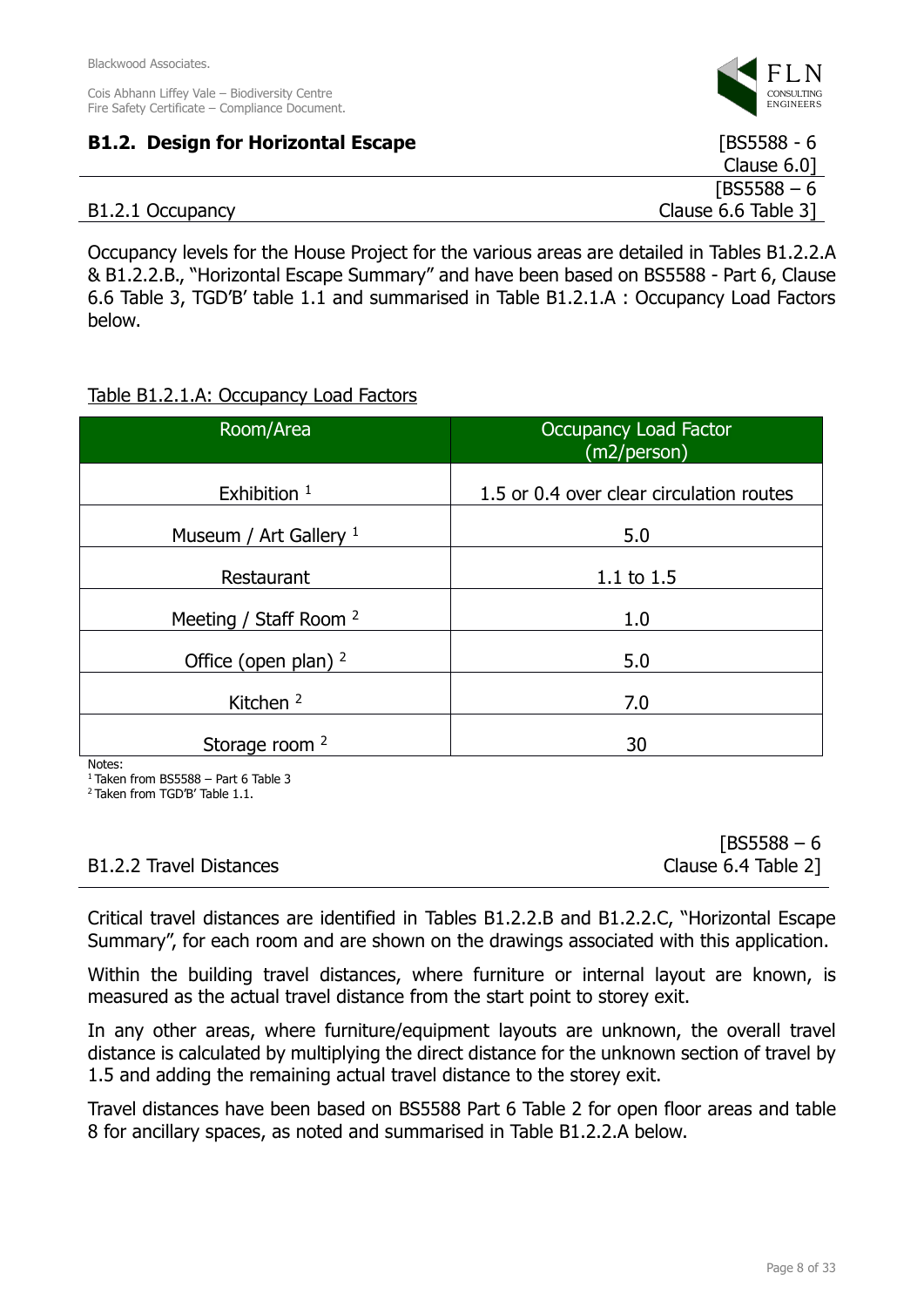

# Table B1.2.2.A: Maximum Travel Distances

| Area                                 | Escape in one direction only | Escape in more than one<br>direction |  |  |  |
|--------------------------------------|------------------------------|--------------------------------------|--|--|--|
| All rooms                            | 18m                          | 45m                                  |  |  |  |
| Plantroom (within Room)              | 9m                           | 35m                                  |  |  |  |
| Plantroom Total Travel<br>(enclosed) | 18 <sub>m</sub>              | 45m                                  |  |  |  |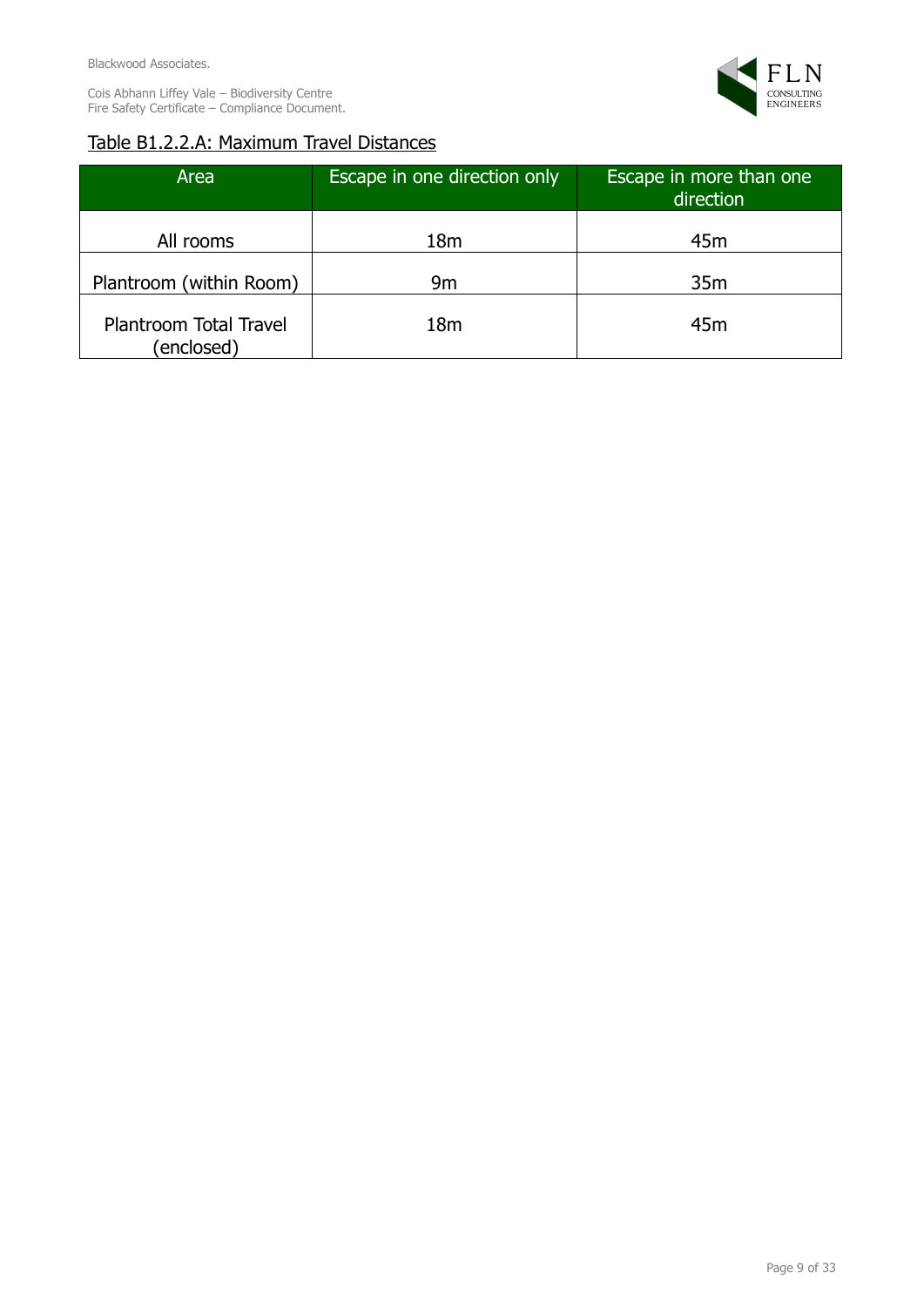Blackwood Associates.

Cois Abhann Liffey Vale – Biodiversity Centre Fire Safety Certificate – Compliance Document.





### Table B1.2.2.B. Ground Floor Level - (FFL – +5.150, +5.525, +5.995 and +6.485: Level above Grade +0.29m, +0.665m, +1.135m and  $+1.625m$ )

| Location/Room<br>Reference             | Occupancy<br>Load Factor<br>(m <sup>2</sup> /person) | Usage               | Area<br>(m <sup>2</sup> ) | Occupancy<br>Actual or<br>(Calculated) | Minimum Room<br>Escapes Based on<br><b>Occupancy</b> |                | <b>Maximum Travel</b><br>Distance $(m)$ $B$ |                                      | <b>Maximum Proposed</b><br>Travel Distance $(m)$ <sup>C</sup> |                                      |
|----------------------------------------|------------------------------------------------------|---------------------|---------------------------|----------------------------------------|------------------------------------------------------|----------------|---------------------------------------------|--------------------------------------|---------------------------------------------------------------|--------------------------------------|
|                                        |                                                      |                     |                           |                                        | Req'd                                                | Actual         | One<br><b>Direction</b><br>of Travel        | More than<br>One<br><b>Direction</b> | One<br><b>Direction</b><br>of Travel                          | More than<br>One<br><b>Direction</b> |
| $@+6.485$                              |                                                      |                     |                           |                                        |                                                      |                |                                             |                                      |                                                               |                                      |
| Entrance<br>Corridor                   | Incidental                                           | Circulation         | 6                         | Incidental                             | N/A                                                  | N/A            | N/A                                         | N/A                                  | N/A                                                           | N/A                                  |
| Office                                 | No of seats<br>or $5$                                | Office open<br>plan | 21                        | 8                                      | $\mathbf{1}$                                         | $\mathbf{1}$   | 18                                          | 45                                   | 10                                                            | N/A                                  |
| Reception /<br>Introduction            | 1.5                                                  | Exhibition          | 16.2                      | 8<br>(10)                              | $\mathbf{1}$                                         | $\overline{2}$ | 18                                          | 45                                   | N/A                                                           | 6.5                                  |
| $@+5.525$                              |                                                      |                     |                           |                                        |                                                      |                |                                             |                                      |                                                               |                                      |
| Exhibition                             | 1.5                                                  | Exhibition          | 36.5                      | 30                                     | $\mathbf 1$                                          | 3              | 18                                          | 45                                   | N/A                                                           | 14                                   |
| $@+5.150$                              |                                                      |                     |                           |                                        |                                                      |                |                                             |                                      |                                                               |                                      |
| Exhibition                             | 1.5                                                  | Exhibition          | 19                        | 12                                     | $\mathbf 1$                                          | $\overline{2}$ | 18                                          | 45                                   | N/A                                                           | 9                                    |
| Ramped Area<br>$+5.150$ to<br>$+5.525$ | Incidental                                           | Circulation         | 29                        | Incidental                             | N/A                                                  | N/A            | N/A                                         | N/A                                  | N/A                                                           | N/A                                  |
|                                        |                                                      |                     |                           |                                        |                                                      |                |                                             |                                      |                                                               |                                      |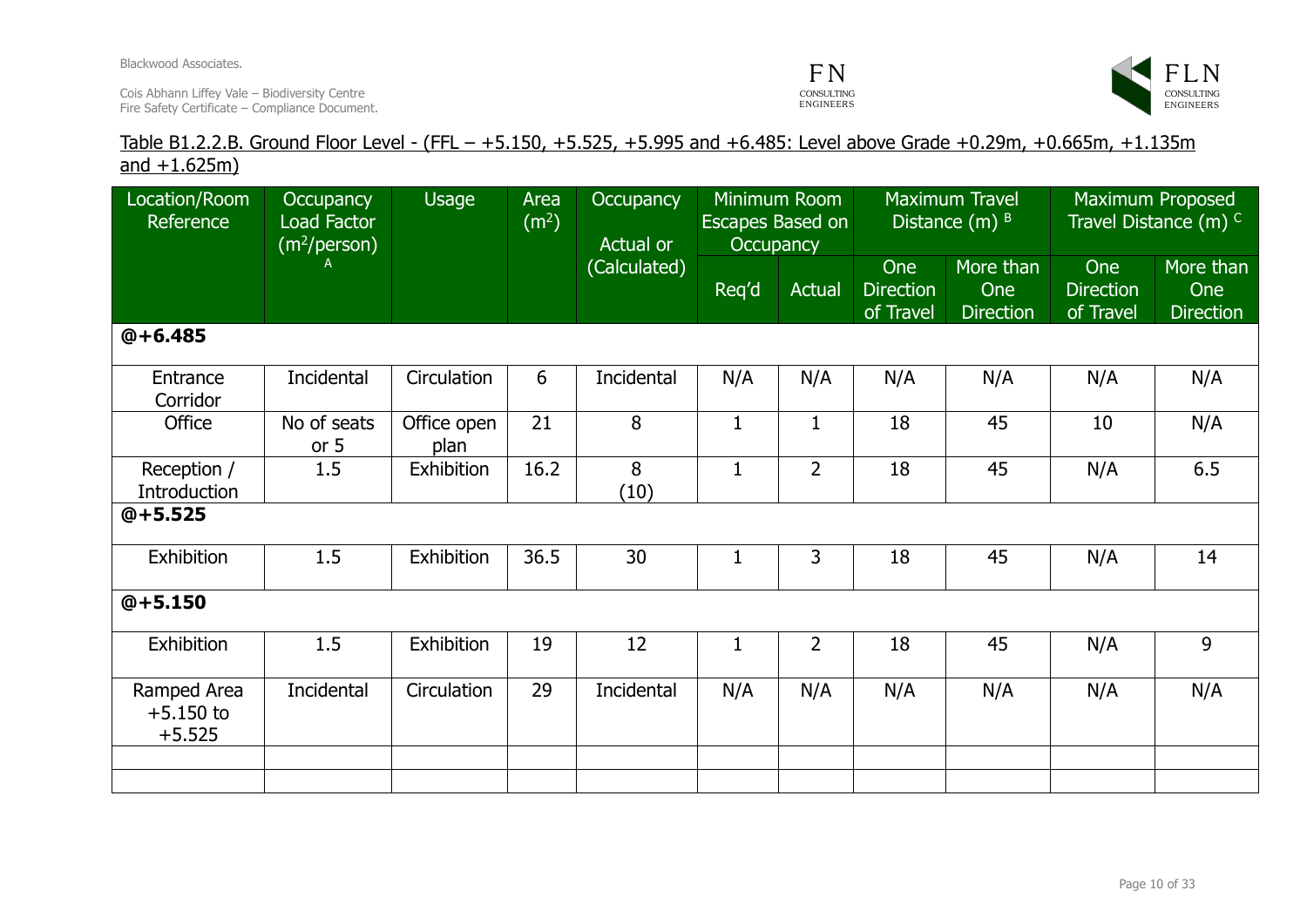Blackwood Associates.

Cois Abhann Liffey Vale – Biodiversity Centre Fire Safety Certificate – Compliance Document.





| Location/Room<br>Reference                | <b>Occupancy</b><br><b>Load Factor</b><br>(m <sup>2</sup> /person) | <b>Usage</b>  | Area<br>(m <sup>2</sup> ) | Occupancy<br>Actual or | Minimum Room<br>Escapes Based on<br>Occupancy |                |                                      | <b>Maximum Travel</b><br>Distance $(m)$ $B$ |                                      | <b>Maximum Proposed</b><br>Travel Distance (m) C |
|-------------------------------------------|--------------------------------------------------------------------|---------------|---------------------------|------------------------|-----------------------------------------------|----------------|--------------------------------------|---------------------------------------------|--------------------------------------|--------------------------------------------------|
|                                           |                                                                    |               |                           | (Calculated)           | Req'd                                         | <b>Actual</b>  | One<br><b>Direction</b><br>of Travel | More than<br>One<br><b>Direction</b>        | One<br><b>Direction</b><br>of Travel | More than<br>One<br><b>Direction</b>             |
| @Various levels                           |                                                                    |               |                           |                        |                                               |                |                                      |                                             |                                      |                                                  |
| Ramped Area<br>$(+6.485)$ to<br>$+5.525)$ | Incidental                                                         | Circulation   | 51                        | Incidental             | N/A                                           | N/A            | N/A                                  | N/A                                         | N/A                                  | N/A                                              |
| <b>Staff Toilet</b><br>(+5.995)           | Incidental                                                         | <b>Toilet</b> | 4.6                       | Incidental             | N/A                                           | N/A            | N/A                                  | N/A                                         | N/A                                  | N/A                                              |
| $@+5.995$                                 |                                                                    |               |                           |                        |                                               |                |                                      |                                             |                                      |                                                  |
| Meeting /<br>Interpretation               | No of seats<br>or <sub>1</sub>                                     | Meeting       | 48                        | (48)                   | $\mathbf{1}$                                  | 3              | 18                                   | 45                                          | 9                                    | N/A                                              |
| Storage                                   | 30                                                                 | Storage       | 8.7                       | Incidental             | N/A                                           | N/A            | N/A                                  | N/A                                         | N/A                                  | N/A                                              |
| Cafe                                      | No of seats<br>or $1.5$                                            | Restaurant    | 29.9                      | 15<br>(20)             | $\mathbf{1}$                                  | $\overline{2}$ | 18                                   | 45                                          | 6.5                                  | N/A                                              |
| Kitchen/ Servery                          | $\overline{7}$                                                     | Kitchen       | 17.0                      | (3)                    | $\mathbf{1}$                                  | $\mathbf{1}$   | 18                                   | 45                                          | 9.5                                  | N/A                                              |
| Store / Fridges                           | 30                                                                 | Storage       | 8.9                       | Incidental             | N/A                                           | N/A            | N/A                                  | N/A                                         | N/A                                  | N/A                                              |
| Staff / Staff<br><b>Toilet</b>            | Incidental                                                         | <b>Toilet</b> | 4.4                       | Incidental             | N/A                                           | N/A            | N/A                                  | N/A                                         | N/A                                  | N/A                                              |
|                                           |                                                                    |               |                           |                        |                                               |                |                                      |                                             |                                      |                                                  |
| <b>Total Occupants</b><br>At this level   |                                                                    |               |                           | 73<br>(131)            |                                               |                |                                      |                                             |                                      |                                                  |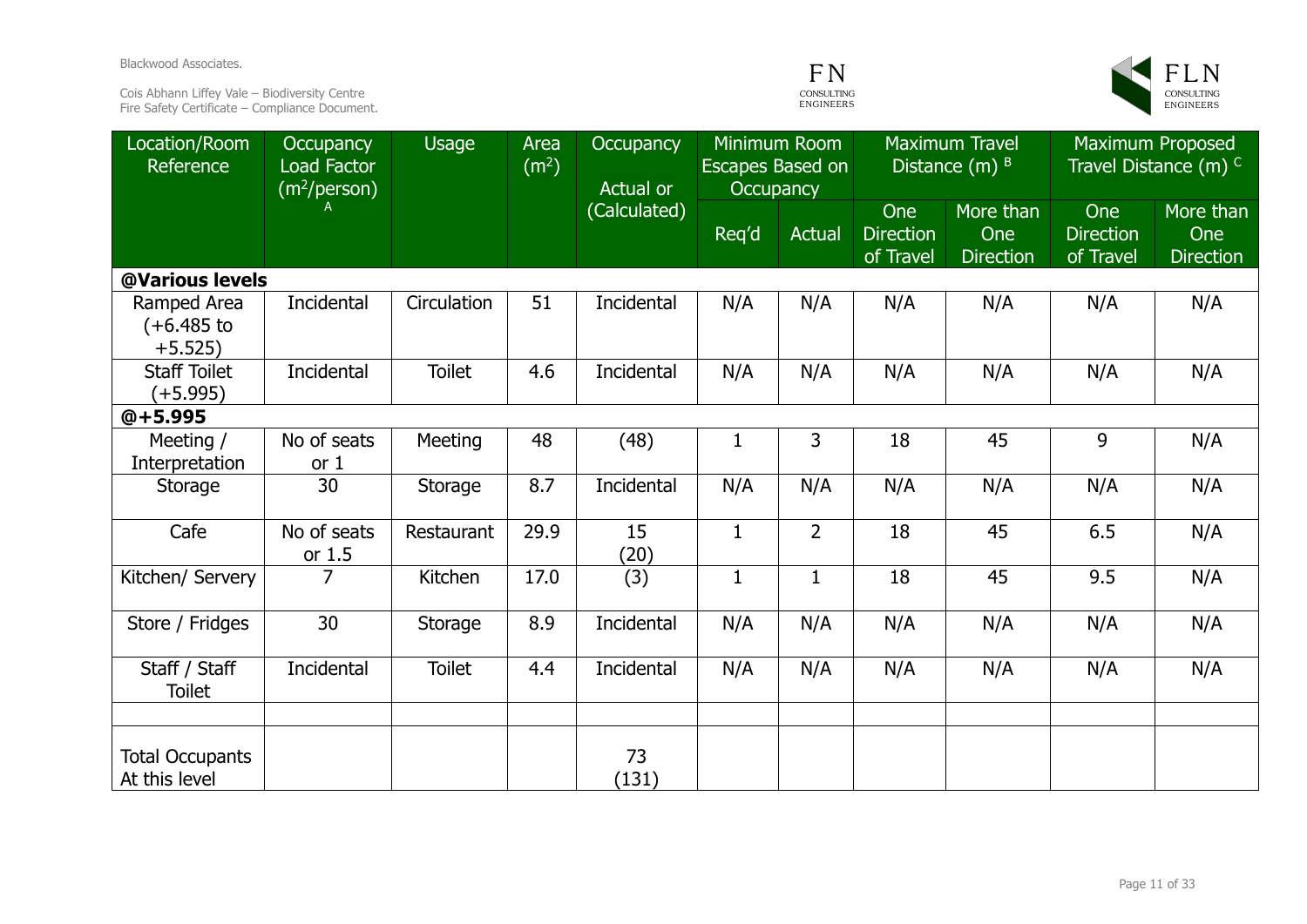### **FN** CONSULTING ENGINEERS



### Table B1.2.2C. External Accommodation (FFL +5.995: Level below Grade +1.135m)

| Location/Room<br>Reference       | <b>Occupancy</b><br>Load Factor<br>$(m^2/\text{person})$ | Usage          | Area<br>(m <sup>2</sup> ) | Occupancy<br>Actual or | <b>Occupancy</b> | Minimum Room<br><b>Escapes Based on</b> |                                      | <b>Maximum Travel</b><br>Distance $(m)$ $B$ |                                      | Maximum Proposed<br>Travel Distance (m) C   |
|----------------------------------|----------------------------------------------------------|----------------|---------------------------|------------------------|------------------|-----------------------------------------|--------------------------------------|---------------------------------------------|--------------------------------------|---------------------------------------------|
|                                  | $\mathsf{A}$                                             |                |                           | (Calculated)           | Reg'd            | <b>Actual</b>                           | One<br><b>Direction</b><br>of Travel | More than<br><b>One</b><br><b>Direction</b> | One<br><b>Direction</b><br>of Travel | More than<br><b>One</b><br><b>Direction</b> |
| <b>Disabled Toilets</b>          | Incidental                                               | <b>Toilets</b> | 4.8                       | Incidental             |                  |                                         | N/A                                  | N/A                                         |                                      | N/A                                         |
| <b>Toilets</b>                   | Incidental                                               | <b>Toilets</b> | 3.1                       | Incidental             |                  |                                         | N/A                                  | N/A                                         | N/A                                  | N/A                                         |
| <b>Toilets</b>                   | Incidental                                               | <b>Toilets</b> | 3.2                       | Incidental             |                  |                                         | N/A                                  | N/A                                         | N/A                                  | N/A                                         |
|                                  |                                                          |                |                           |                        |                  |                                         |                                      |                                             |                                      |                                             |
| Total Occupants<br>At this level |                                                          |                |                           | 0 <sup>D</sup><br>(0)  |                  |                                         |                                      |                                             |                                      |                                             |

Notes

A – Occupancy figures based on number of seats or where number of occupant's unknown, they will be calculated with occupancy load factor.

 $B -$  Figure taken from Table B1.2.2.A: Maximum Travel Distances, are actual distance.

 $c -$  Distances quoted are actual distance to storey exit, which is worst case distance. (i.e. any direct travel x 1.5 + any actual travel)

 $D -$  Incidental use.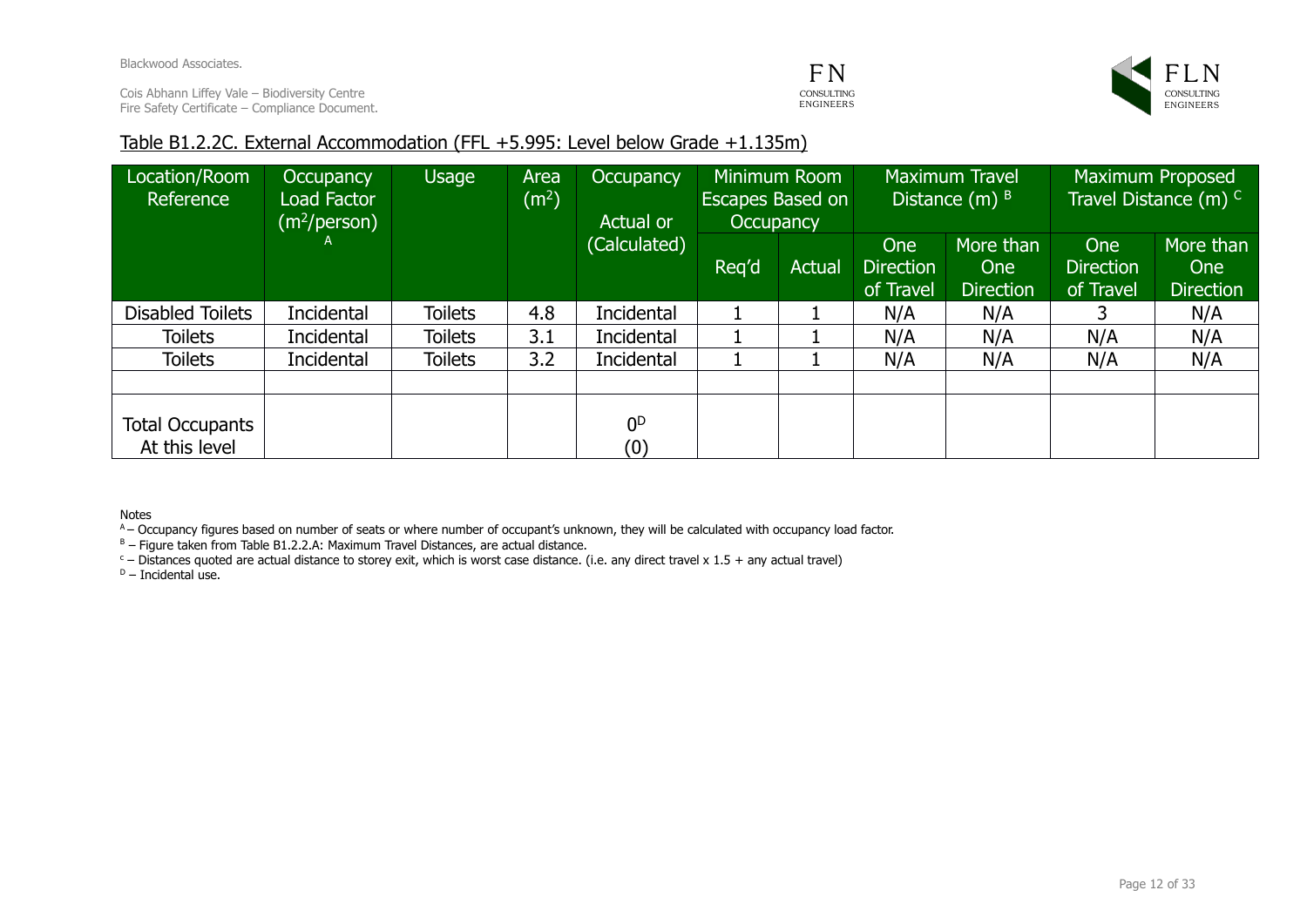A minimum of 2 number escape routes will be required for escape from each room or storey where the occupants do not exceed 600.

A single direction of escape will be allowed where:

- The occupancy of the area, room or storey is less than 50 people, and;
- The limits of travel for one direction of travel are satisfied.

Where single means of escape is employed, in any part of the travel distance, these will be identified in Tables B1.2.2.B & B1.2.2.C, "Horizontal Escape Summary", for each room and are shown on the drawings associated with this application.

Table B1.2.3.A: Minimum number of escape routes.

B1.2.4. Planning of Escape Routes and Exits

| Number of Occupants | Minimum number of escape routes |
|---------------------|---------------------------------|
| $1$ to 50           | 1 (See restrictions above)      |
| $1$ to $600$        |                                 |
| More than 600       |                                 |

 $[BS5588 - 6]$ Clause 6.3.2]

The basic principle of escape route planning is to have very short escape routes or alternative means of escape.

The proposed building layout is mainly open plan and all rooms have an anticipated occupancy of less than 50 people. As such there are usually more than one escape route available and where there is only one escape route this can be reached within the one direction travel distance.

Due to the varying height difference of the spaces and the length of the interconnecting ramps, disabled escape has been considered to ensure access to exits are via two route where possible and within the required travel distances.

Existing building:

+6.485 escape is via the front entrance, while the reception area can escape through the rear ramped area to the Interpretation room.

+5.525 Escape is via front entrance, rear ramped area or via the lower exhibition space by ramp or doorway.

+5.150 Escape is direct to outside.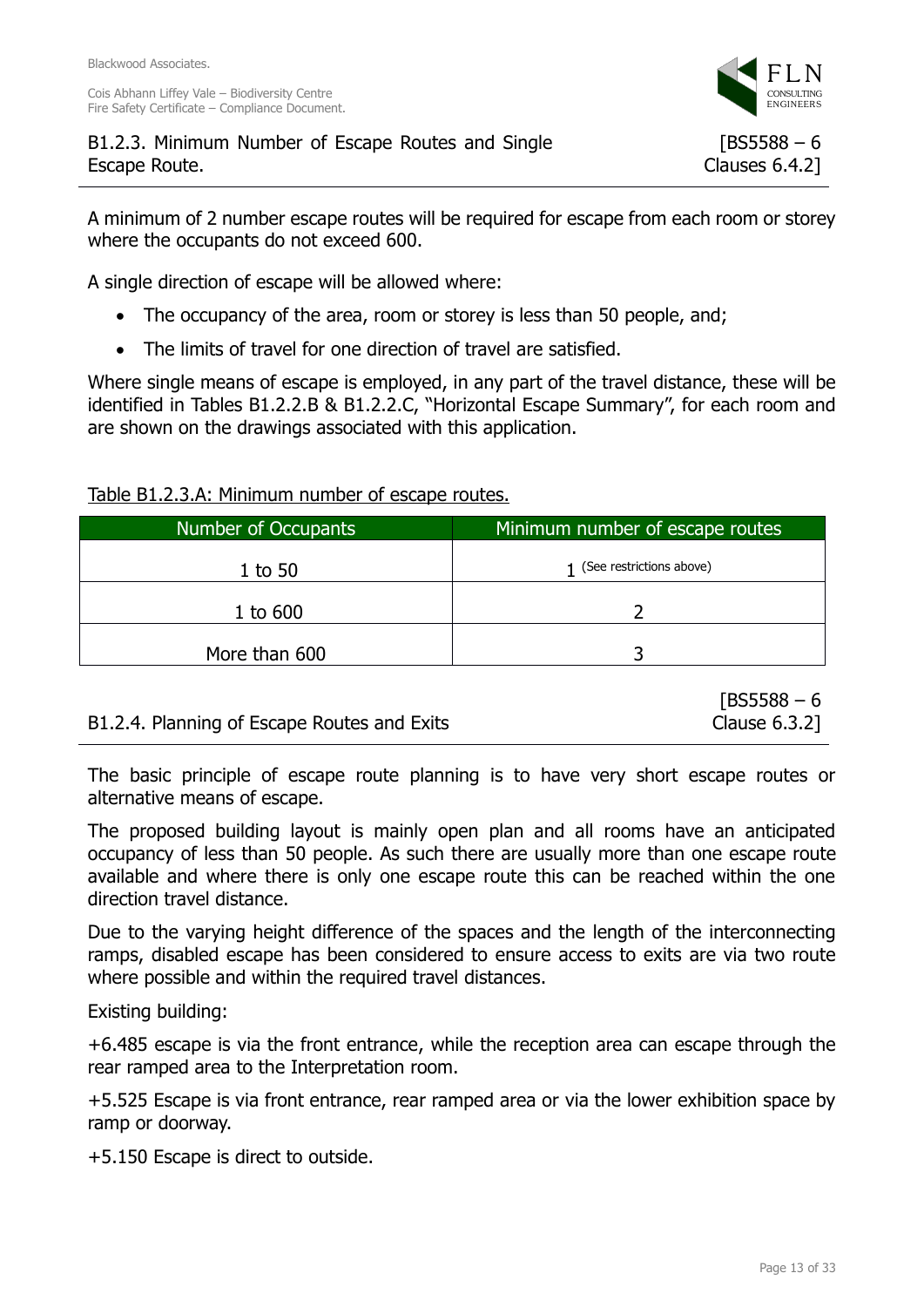

Note escapes down the rear ramp requires access through multi-purpose room to escape.

New build:

All rooms in the new build have direct access to outside for escape and can be reached within the one direction of travel distances.

Inner Rooms:

As the accommodation is open plan in the main existing areas there are no inner room but interconnected spaces.

The kitchen/servery areas is open plan but does require escape through an outer store room. The occupant will be familiar with the layout and it is open plan and hence is assumed to be acceptable.

The rear ramp is isolated and requires escape via other rooms, all within the max travel distances. The area will not be permanently occupied and as such is compliant.

Different Occupancy:

No areas have a different occupancy; hence all storeys/ rooms are in one ownership.

|                                          | [BS5588-6] |
|------------------------------------------|------------|
| B1.2.5. Width of Escape Routes and Exits | $6.6.2$ ]  |

The required and proposed escape route widths from the areas are detailed in Table B1.2.5.A, below.

### Table B1.2.5.A Width of Escape Routes

| Location/Room<br>Reference | Max.<br><b>Occupancy</b><br>(No. of<br>People) $A$ | Required<br><b>Minimum</b><br>Width of<br><b>Escape Route</b><br>$(mm)$ <sup>B</sup> | Proposed<br>Minimum Width<br>of Escape Route<br>(mm) | <b>Escape Route</b><br>Capacity<br>(No. of<br>People) $C$ |
|----------------------------|----------------------------------------------------|--------------------------------------------------------------------------------------|------------------------------------------------------|-----------------------------------------------------------|
| All rooms                  | 48                                                 | 800                                                                                  | 900                                                  | 110                                                       |

Notes

<sup>A</sup> - Based on discounting one exit from area.

<sup>B</sup> - Based on BS5588-6 Table 4

<sup>C</sup>- Calculation of available escape route capacity takes account of the fact that the largest escape route may be unavailable.

Where door and a half or double door are provided the main door leaf should have the minimum required dimensions given above. Single doors will meet the widths quoted above.

Note the above widths will also apply to corridor doors on escape route to storey exit. The minimum corridors width will be a minimum of 150mm wider than the doors.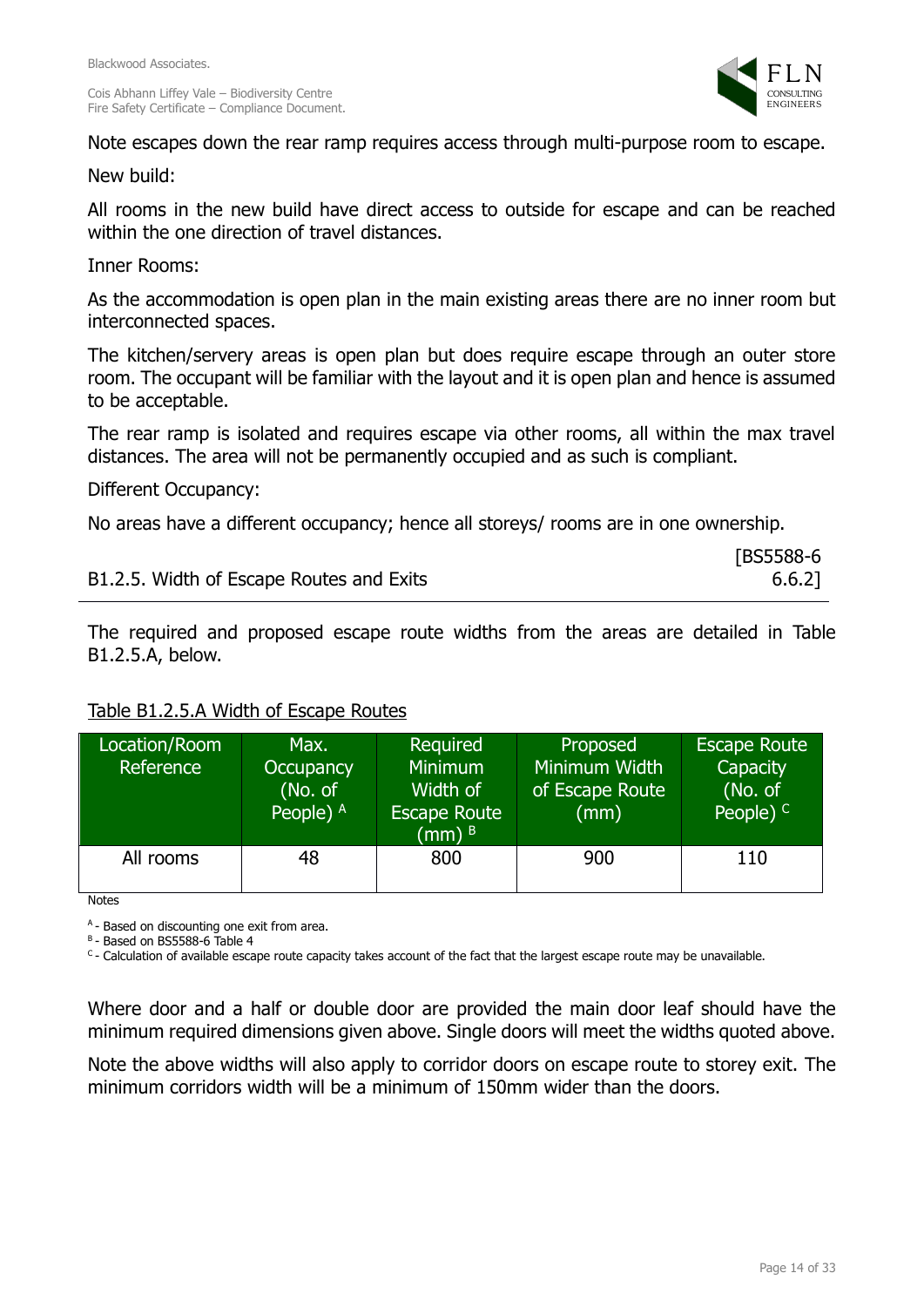

A protected corridor will be provided at the main front entrance of the building, to protect the escape from the two front rooms from the main exhibition space.

Sub-division of corridors will not be required as there are no corridors over 12m in length connecting two escape routes.

The rear ramped area is over the 12m in length but due to the height of the space at approx. 4.5m high, is assumed to be compliant.

There are no dead-end corridors.

| <b>B1.3. Design for Vertical Escape</b> | [BS5588-6]     |
|-----------------------------------------|----------------|
|                                         | Clause $7.0$ ] |

The building is a single storey building and hence has no vertical escape routes. Reference clause applicable to this project shall be reviewed as necessary in this report.

| B1.3.1 Number of Escape Stairs                           | [BS5588-6               |
|----------------------------------------------------------|-------------------------|
|                                                          | Clause 7.1 & 7.2]       |
| Not applicable.                                          |                         |
|                                                          | [BS5588-6               |
| B1.3.2. Width of Escape Stairs                           | Clause 7.1.2]           |
| Not applicable.                                          |                         |
| B1.3.3. Protection of Escape Stairways                   | $[TGD'B'$ Clause 1.3.6] |
| Not applicable                                           |                         |
|                                                          | [BS5588-6 Clause 7.2    |
| B1.3.4. Basement Stairways.                              | TGD'B' Clause 1.3.7]    |
| Not applicable                                           |                         |
|                                                          | [BS5588-6 Clause 7.3.2] |
| B1.3.4. Requirement for Protected Lobbies and Corridors. | TGD'B' Clause 1.3.8.4]  |
| Not applicable                                           |                         |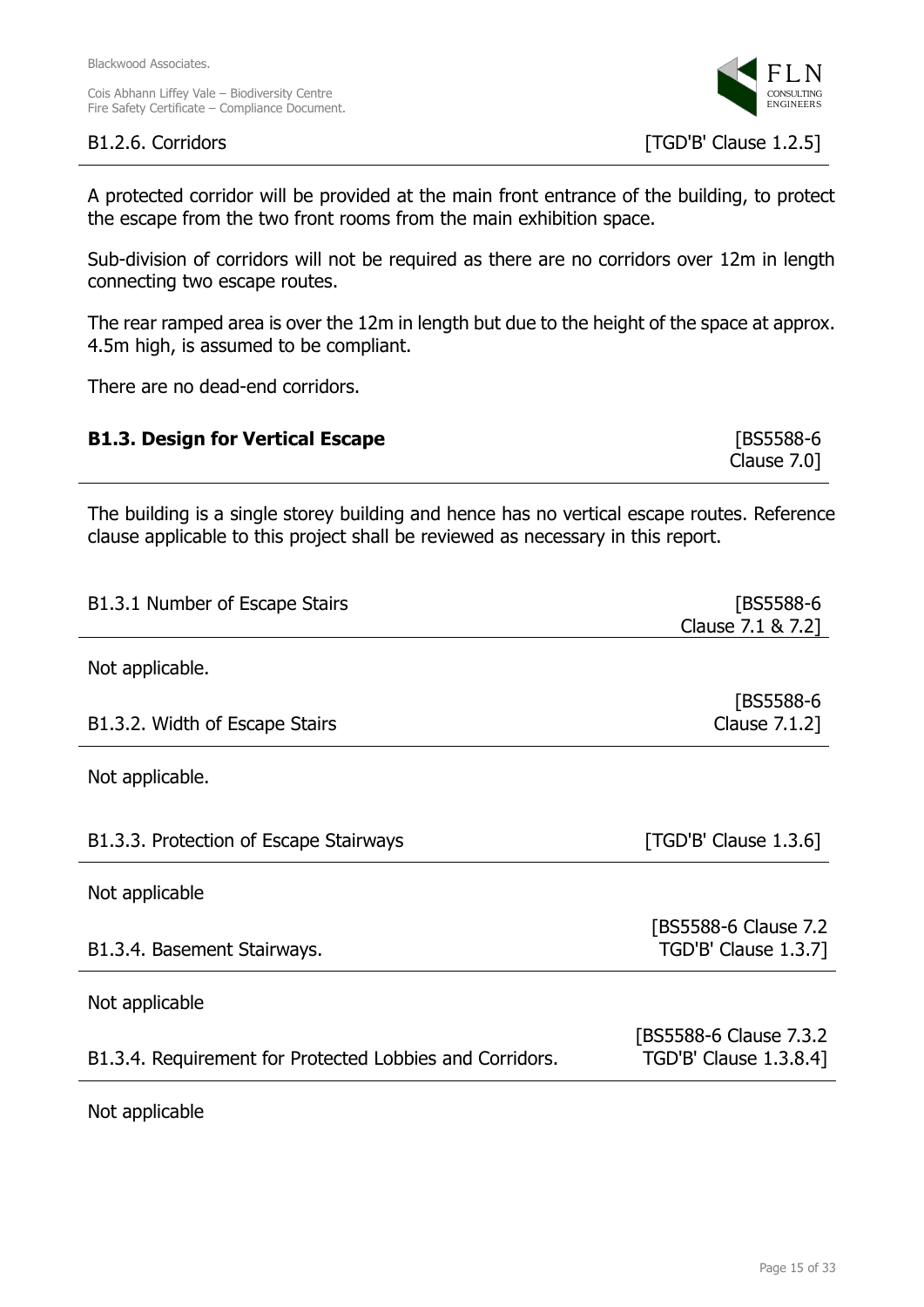### **B1.4. General Provisions for Means of Escape**

### B1.4.1. Protection of Escape Routes [TGD'B' Clause 1.4.2]

The fire resistance of all enclosures, door sets, and glazed elements will be to the minimum fire resistance test criteria and standards of performance to TGD'B' Appendices A & B and as indicated on Fire Safety drawings associated with this submission.

Fire rating of doors is in terms of integrity only and is demonstrated by testing in accordance with EN 1634 parts 1-3. The method of test exposure is from each side of the door separately.

### B1.4.2. Doors on Escape Routes [TGD'B' Clause 1.4.3]

Where Security on final exit door is required when the building is not occupied then hardware which is fully removable should be used. As this is an assembly building then the following is recommended.

Escape route doors, from all areas holding more than 50 people, will either be free from fastenings or be fitted with panic bolts complying with I.S. EN 1125, 1997.

Doors, other than those exit doors identified above, shall be fitted only with simple fastenings that can be operated from the escape side of the door without the use of a key.

Fire Safety in Places of Assembly (Ease of Escape) Regulations 1985 (S.I. No. 249 of 1985) should be consulted.

Doors on escape routes from a place of special fire risk or any room that is expected to hold more than 20 (assembly building) will be hung to open in the direction of escape.

In all cases in rooms where there is more than 20 people the escape door will opening in the direct of escape.

It should be noted that the final exit door on the front elevation will open inward due to the conversation and historic nature of this entrance. The building has multiple exit and is low occupancy and hence this is deemed to be acceptable.

All doors on escape routes will be hung to open a minimum of 90° and hence avoid reducing the door clearance width. They will be positioned to avoid, on opening, any reduction in stair or escape width.

Vision panels will be fitted in any doors sub-dividing escape routes.

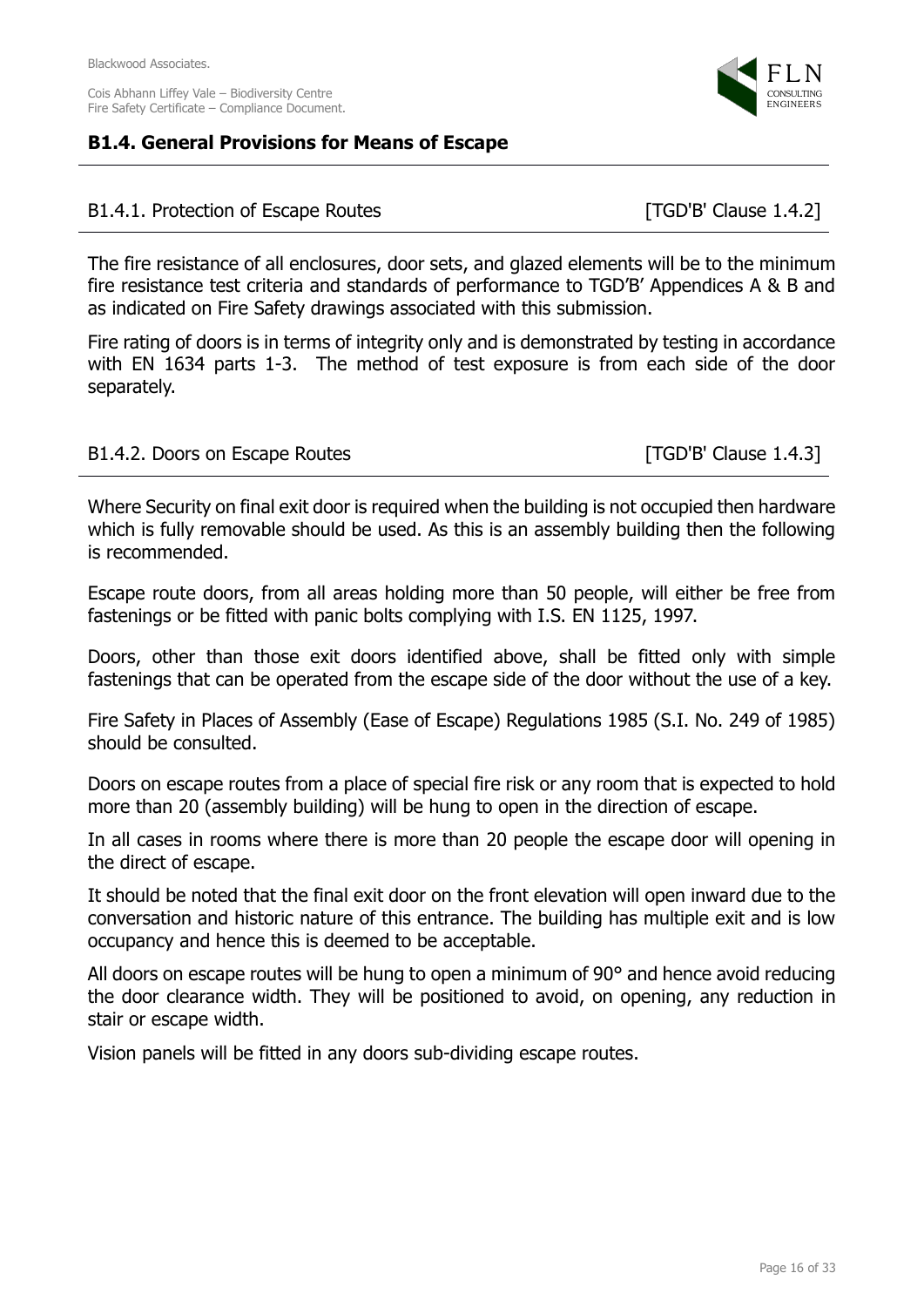### B1.4.3 Construction of Escape Stairways [TGD'B' Clause 1.4.4]

### Not Applicable.

| B1.4.4. Height of Escape Routes                                                           | [ $TGD'B'$ Clause $1.4.5$ ] |  |
|-------------------------------------------------------------------------------------------|-----------------------------|--|
| All escape routes will have clear headroom of minimum 2m.                                 |                             |  |
| B1.4.5. Floors of Escape Routes                                                           | [TGD'B' Clause 1.4.6]       |  |
| The floor of all escape routes should have non-slippery even surfaces.                    |                             |  |
| Ramps shorter than 9m will not be steeper than 1 in 12 otherwise they shall be 1:20. Ramp |                             |  |

Ramps shorter than 9m will not be steeper than 1 in 12 otherwise they shall be 1:20. Ramps will meet the requirements set out in TGD'K' & 'M'.

| B1.4.6. Final Exits. |  |  |
|----------------------|--|--|
|----------------------|--|--|

Widths of the Final Exits from the building are as shown in Table B1.4.6.1.A.

# Table B1.4.6.1.A - Final Exit Widths.

| <b>Floor</b>                   | Aggregate<br><b>Occupancy</b><br><b>Using Escape</b><br>Route<br>(No. of<br>People $)$ <sup>A</sup> | Width of<br><b>Escape</b><br>stair<br>(mm) | Width of<br><b>Final Exit</b><br>Required<br>(mm) | Width of<br><b>Final Exit</b><br>Available<br>(mm) | <b>Final Exit</b><br>Capacity<br>(No. of<br>People) |
|--------------------------------|-----------------------------------------------------------------------------------------------------|--------------------------------------------|---------------------------------------------------|----------------------------------------------------|-----------------------------------------------------|
| <b>Front Door</b>              | 61                                                                                                  | N/A                                        | 900                                               | 896                                                | 220                                                 |
| <b>Exhibition Area</b><br>Door | 61                                                                                                  | N/A                                        | 900                                               | 900                                                | 110                                                 |
| Education<br>Room              | 63                                                                                                  | N/A                                        | 900                                               | 930                                                | 110                                                 |
| Cafe                           | 39                                                                                                  | N/A                                        | 900                                               | 930                                                | 110                                                 |

Notes

<sup>A</sup> Figures calculated from maximum anticipated occupants existing from that area.



 $[TGD'B'$  Clause 1.4.7]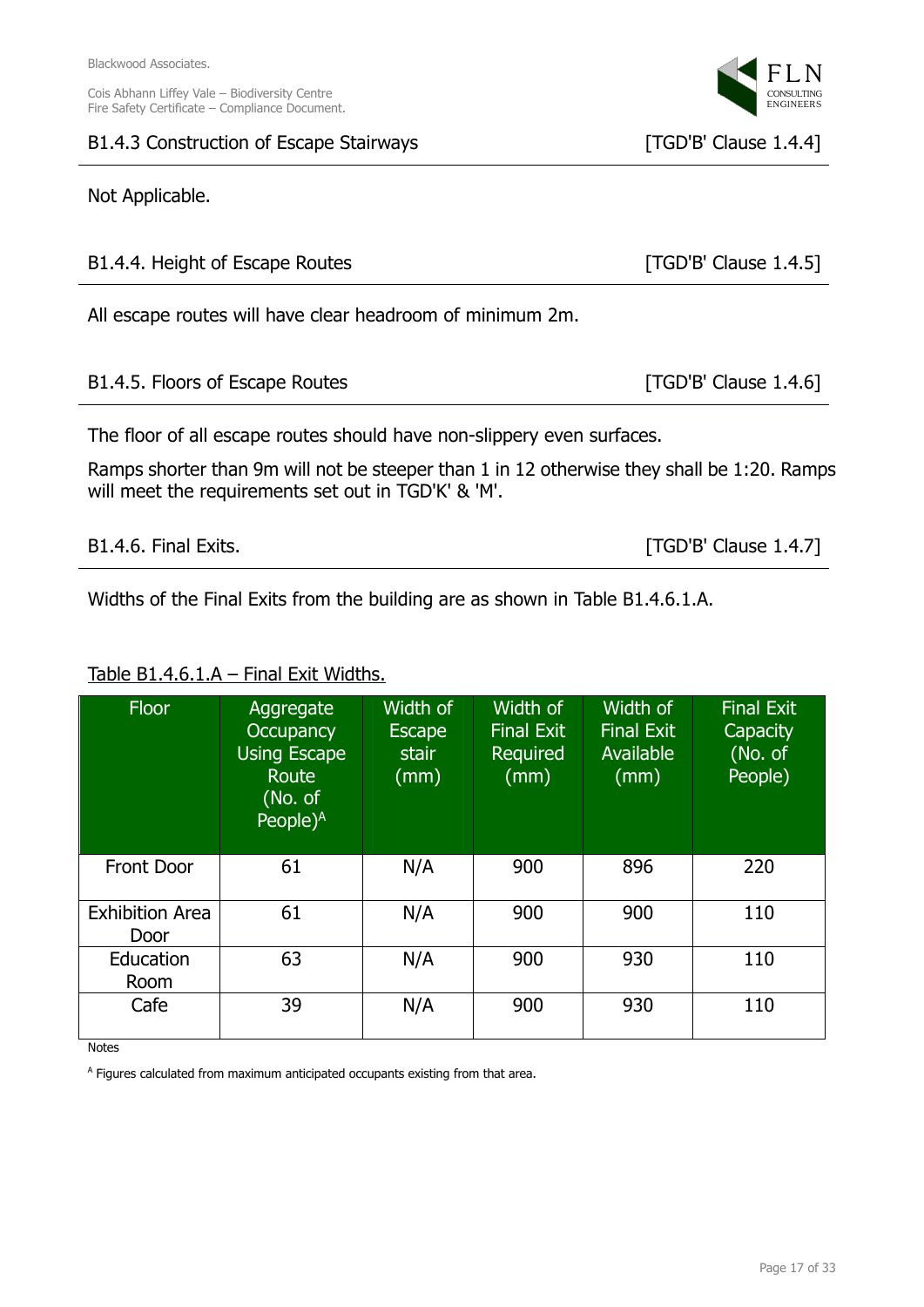

Artificial lighting will be installed to illuminate the escape routes from the building development. Lighting installations shall be provided in accordance with CIBSE standards and guidance.

Emergency escape lighting will be provided:

- a) To indicate clearly and unambiguously the escape route so that the means of escape can be safely and effectively used;
- b) Provide illumination along such routes to allow safe movement towards and through the exits provided; and
- c) To ensure fire alarm call points and first aid firefighting equipment can be readily located.

Emergency lighting shall be non-maintained luminaries providing prompt lighting automatically in the event of local or complete failure of the power supply.

Emergency lighting will be provided for "defined and undefined escape routes" in accordance with TGD'B' Table 1.8. The installation shall be supplied and installed in accordance with the relevant recommendations of IS 3217:2013+A1:2017 "Code of Practice for Emergency Lighting", IS EN 1838 "Lighting Appliances – Emergency Lighting" and including, but not limited to, the following:

- Horizontal illumination at ground level on the centre line of defined escape route  $-1$ lux minimum and 0.5 lux minimum on un-defined escape routes.
- Response time to restore 50% of emergency lighting in 5 seconds maximum and full illuminance within 60s.
- At call points (break glass units) the minimum emergency lighting level provided shall be 5 lux.
- At disabled refuges, disabled refuge panel & at fire call points minimum emergency lighting level provided shall be 5 lux.
- Luminaries to comply with IS/IEC598-2-22.
- Flammability of luminaries to comply with IEC598-1 and IEC695-2-1, all external parts to be self- extinguishing within 30 seconds.
- Non-maintained emergency luminaires combined system for escape routes (i.e. sustained luminaries with 2 lamps).

B1.4.8. Lifts [TGD'B' Clause 1.4.9]

No lifts are being installed as part of these works. Escape will be via ramps where required.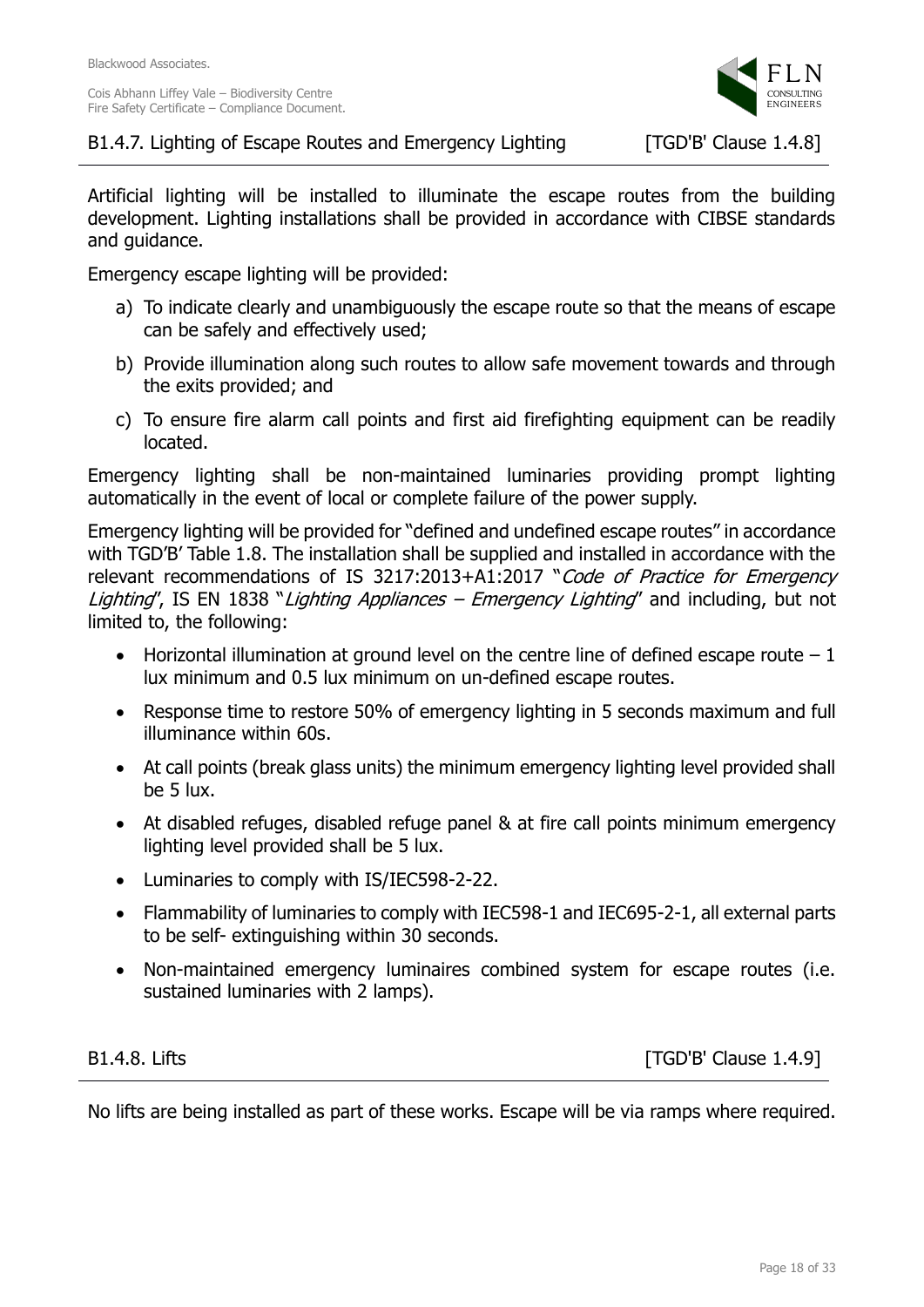



All works in relation to the electrical installations shall be carried out with the requirements of National Rules for Electrical Installations (ET101) published by the Electro-Technical Council of Ireland.

The insulation of all electrical systems will comprise but not be limited to the following:

- Cable insulations will be flame retardant conforming to BS EN 60332 and be of low smoke zero halogen (LS0H).
- Electrical fittings will have a minimum index protection rating of IP20, in accordance with BS EN 60529.
- Electrical light fittings will not create a concentration of heat (heat spots) which might present a fire risk.

Any motors installed for moving the compact storage should be limited to 0.75kW motor size.

|  | B1.4.9. Ventilation Systems |  |
|--|-----------------------------|--|
|--|-----------------------------|--|

 $[TGD'B'$  Clause 1.4.11]

All ventilation systems shall be designed and installed in line with the guidance given with TGD'B' Clause 1.4.11.

| B1.4.10. Refuse Chutes and Storage | [ $TGD'B'$ Clause $1.4.12$ ] |
|------------------------------------|------------------------------|
|                                    |                              |

Refuse chutes and storage areas will not be allowed within the building.

A refuse bin storage area will be provided within an external area between servery and staff toilet.

# B1.4.11. Fire Safety Signs **Example 2.4.13** [TGD'B' Clause 1.4.13]

Fire safety signs will be installed to guide users to escape routes and exit doors. All signs shall be illuminated either internally or externally. Signage shall also be provided at firefighting equipment, fire call points and fire doors in accordance with SI 132 of the Safety, Health & Welfare at Work (Signs) Regulations, 1995.

Fire doors will be fitted with kept shut signage in accordance with BS 5499: Part 5: 2002 unless they are held open by electromagnetic devices connected to the AFDA system.

The requirements of the Fire Services Act, 1981 & 2003, and BS 5499: "*Graphical symbols* and signs – safety signs including fire safety signs, Part 5: Signs with specific safety meanings" will also be met.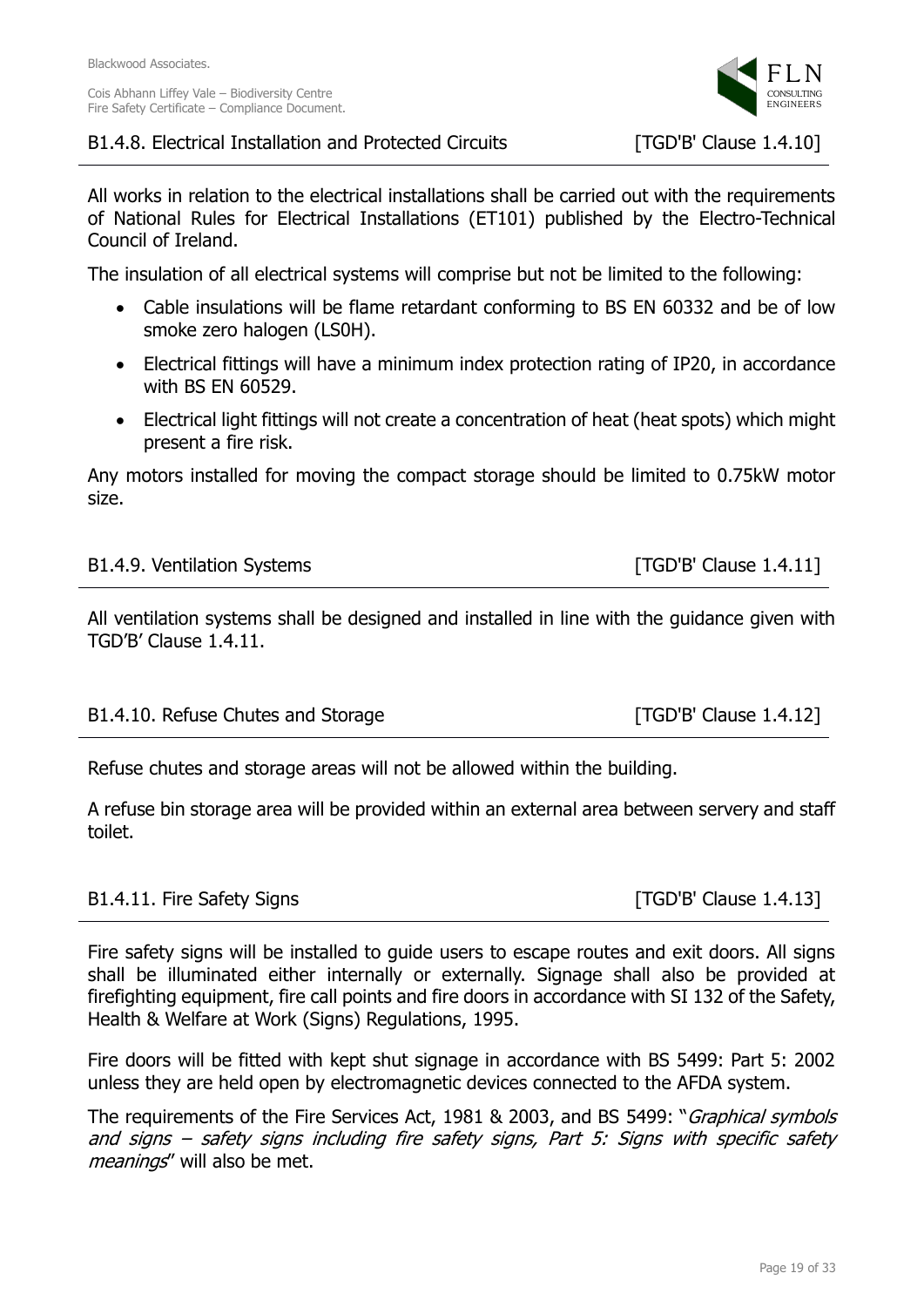



Due to the nature of the building a minimum L3 system will be installed into the building in accordance with IS 3218: 2013.

The system will be either an aspirating detection system (ASD) or high sensitivity point detectors to provide a high sensitivity smoke detection.

The following standards shall be used and complied with:

- IS 3218: 2013 +A1:2019 Code of Practice for Fire Detection and Alarm Systems for Buildings.
- IS EN 54: Parts 5, 7 and 8 Detection Devices.

Call points will be sited to provide maximum 30m travel and generally be at final exit and stair landings.

The following will automatically activate when the AFD&A activates:

• Active fire safety systems will automatically operate as required by the AFD&A system.

### B1.4.13. Provisions for People with Disabilities [TGD'B' Clause 1.4.15]

The Fire Brigade will not be relied upon to evacuate the building. This is the responsibility of the building occupier.

Staff shall be aware of the number of people requiring assistance in the event of an emergency evacuation and will have management procedures in place for this to occur (e.g. in the form of PEEP's).

The design of the building allows for level or ramped access to all areas of the building accommodation and the escapes have been designed to ensure that disabled occupants can self-escape within the travel distances noted in the report.

One disabled refuge has been allowed for at the front of the building, as the access ramp passes areas of glazing within 1.8m of the escape ramp. The glazing to the office adjacent to the disabled refuge will be 30min fire rated to protect the disabled refuge from any radiant fire threat from this space.

| B1.4.14. First-Aid Fire-Fighting Equipment | [ $TGD'B'$ Clause $1.4.16$ ] |
|--------------------------------------------|------------------------------|
|--------------------------------------------|------------------------------|

First-aid fire-fighting equipment will be provided in the form of portable fire extinguishers in accordance with TGD'B'.

The first-aid firefighting equipment will comply with IS 291:2015 and shall be installed, inspected & maintained in accordance with the requirements of EN3-7:2004+A1:2007.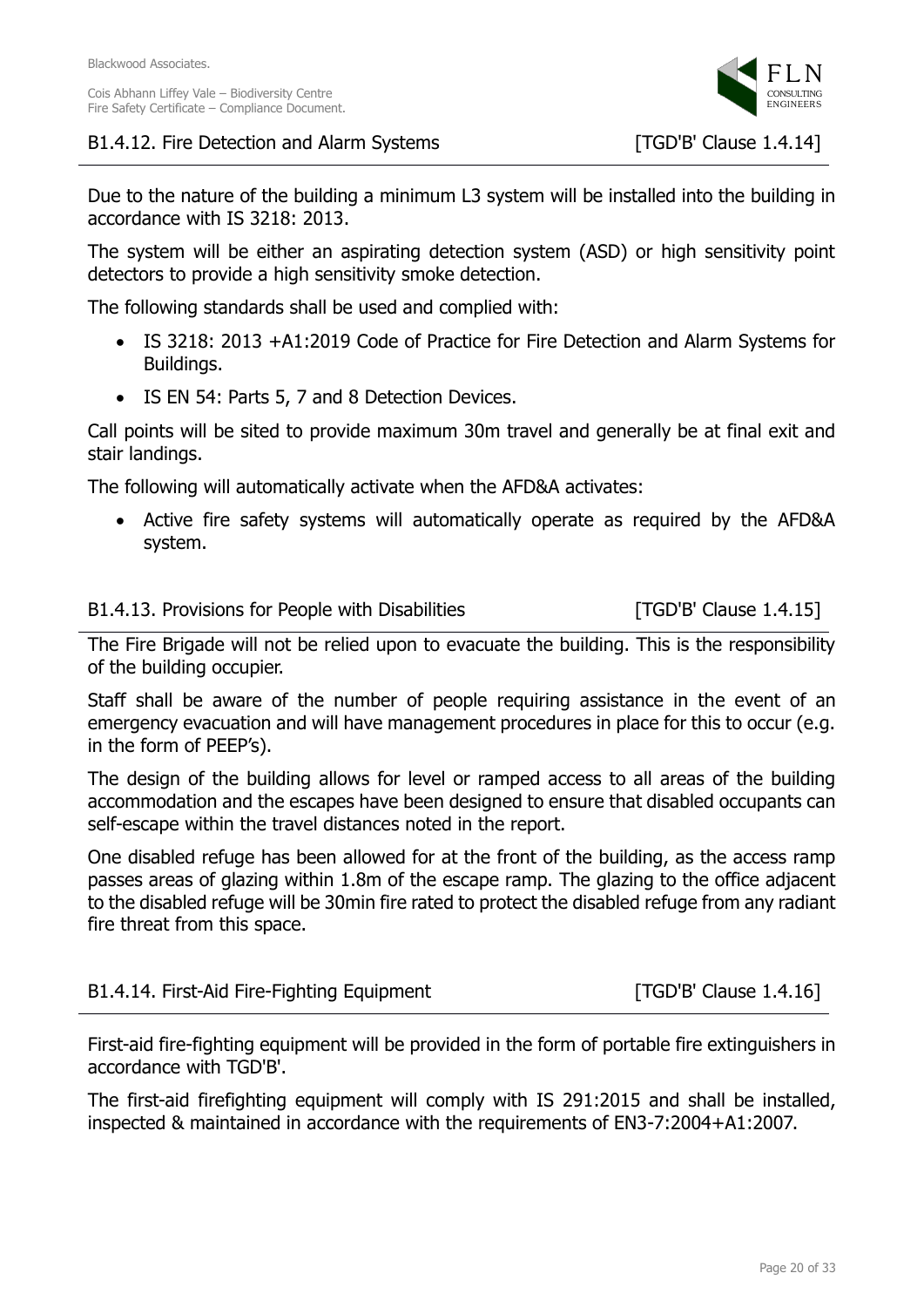Blackwood Associates.

Cois Abhann Liffey Vale – Biodiversity Centre Fire Safety Certificate – Compliance Document.



Where the first aid firefighting equipment is located in recesses or concealed boxes, adequate signage shall be installed as to be easily identifiable. Signage shall comply with SI 132 of the Safety, Health & Welfare at Work (Signs) Regulations, 1995. The requirements of the Fire Services Act, 1981, and BS5499: "Graphical symbols and signs – safety signs including fire safety signs, Part 5: Signs with specific safety meanings".

B1.4.15. Heating Producing Appliances [TGD'B' Clause 1.4.17]

No new gas equipment is proposed for within the building under these works.

All proposed heat producing equipment shall be installed in accordance with the requirements of TGD'J'.

# **B1.5 Conclusion to Section B.1**

When the Biodiversity Centre Project at Cois Abhann Liffey Vale is completed, it will comply fully with the requirements of Part B1, "Means of Escape Provisions for Different Purpose Groups and Building Types" of the Second Schedule of the Building Regulations.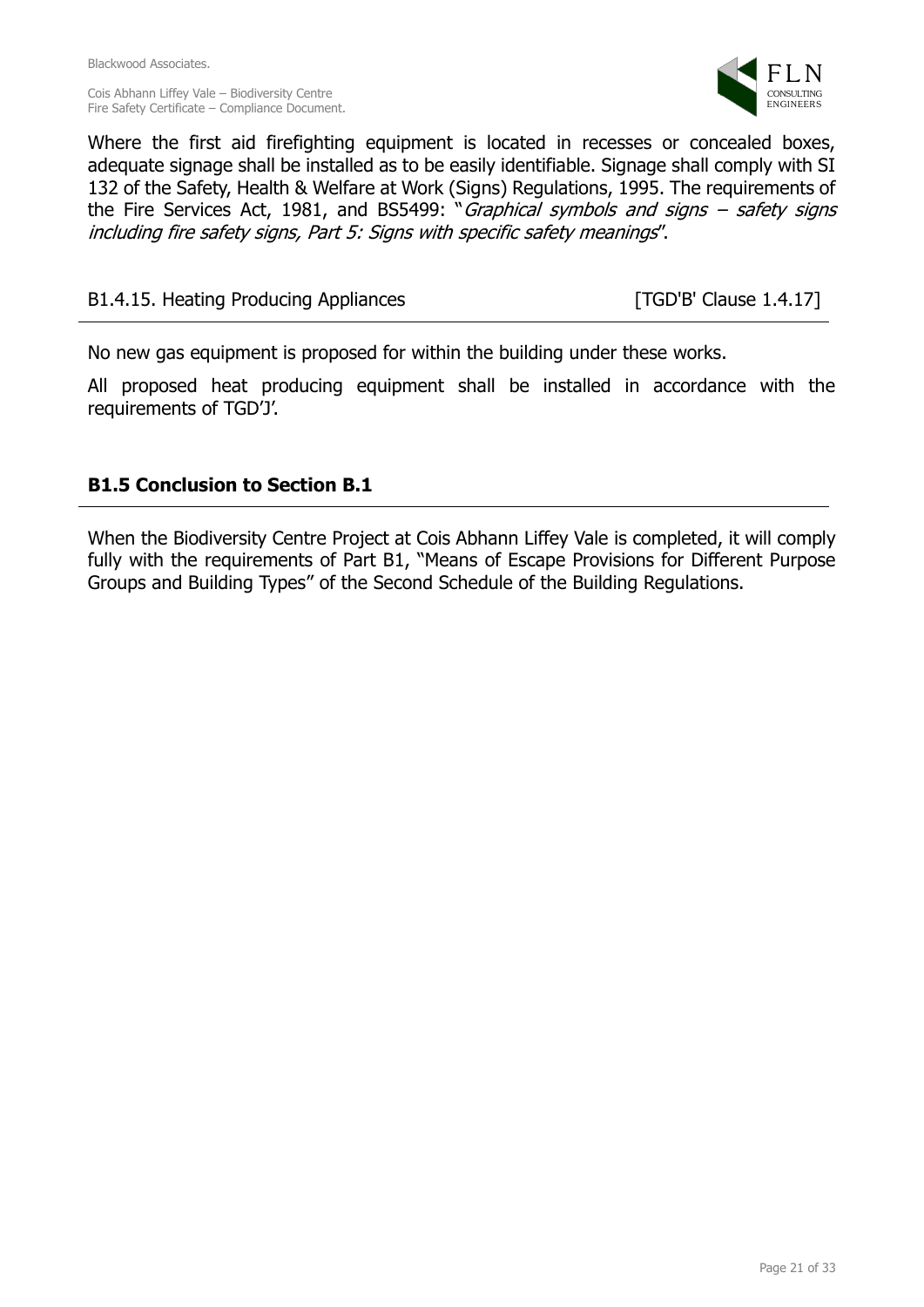# **B.2: INTERNAL FIRE SPREAD (LININGS)**

Requirements in relation to Internal Fire Spread (Linings) is demonstrated by compliance with the relevant sections of Technical Guidance Document 'B', Section B2.

# **B.2.1. General Provisions [TGD'B' Clause 2.1]**

Finishes on walls and ceilings will be restricted by their surface rate of flame propagation which is graded in accordance with National (or European) Classes per Appendix A to TGD'B' Clauses A6-A8. The classes of linings required for walls and ceilings are defined in Table 2.1 below.

| Class $1$                     | <b>Rooms</b>                                                 |
|-------------------------------|--------------------------------------------------------------|
| Class $B - s3$ , d2 (Class 0) | In rooms exceeding 30m <sup>2</sup> in Places of<br>Assembly |
| Class $B - s3$ , d2 (Class 0) | In places of special fire risk                               |
| Class $B - s3$ , d2 (Class 0) | <b>Circulation Spaces</b>                                    |
| Class $D - s3$ , d2 (Class 3) | In bathrooms toilets and shower rooms.                       |
| Class $C - s3$ , d2 (Class 1) | In all other rooms (not noted above)                         |

Table 2.1. Class of Lining Required for Walls & Ceilings.

 $<sup>1</sup>$  The Class Linings are defined as:</sup>

Class 0: achieved where:

- Either where the material and its substrate (if it is a composite product) is either composed throughout of materials of limited combustibility (when tested in accordance with BS476, Part 11; or
- A Class 1 material which has a fire propagation index (I) of not more than 12 and a sub-index (II) of not more than 6.

Class 1 or 3: Performance demonstrated by testing for surface spread of flame in accordance with BS476, Part 7.

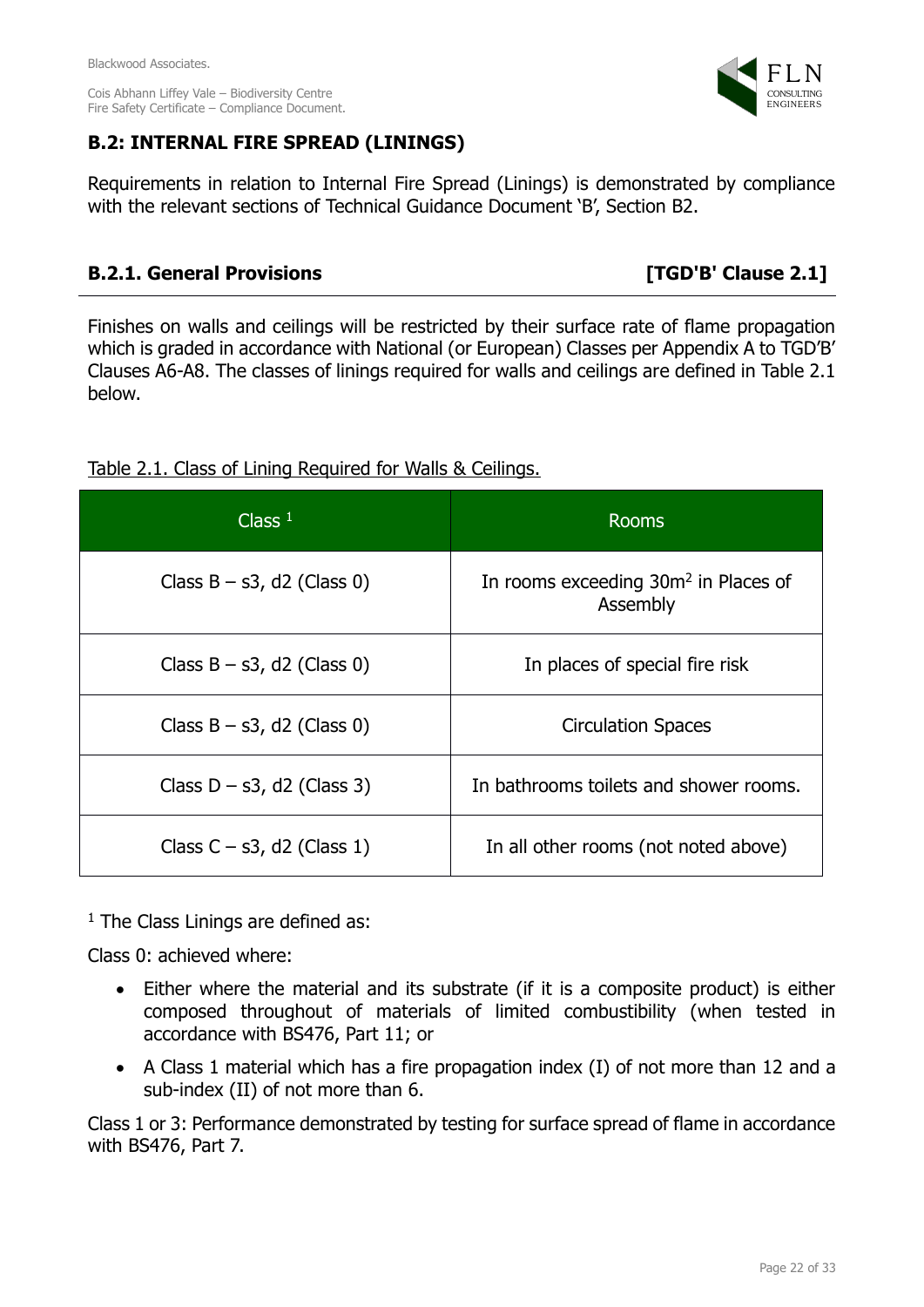

**2.3.3 & 2.3.4]**

### **B.2.2. Windows, Rooflights and Lighting Diffusers [TGD'B' Clause 2.3.2,**

Any new windows, rooflights and lay-lights that are installed into the building will not be constructed from thermoplastic materials.

The use of thermoplastic in lighting diffusers shall be in accordance with the guidelines in TGD'B' Clause 2.3.4.

# **B.2.3. Conclusion to Section B2**

When the Biodiversity Centre Project at Cois Abhann Liffey Vale is completed, it will comply fully with the requirements of Part B2, "Internal Fire Spread (Linings)" of the Second Schedule of the Building Regulations.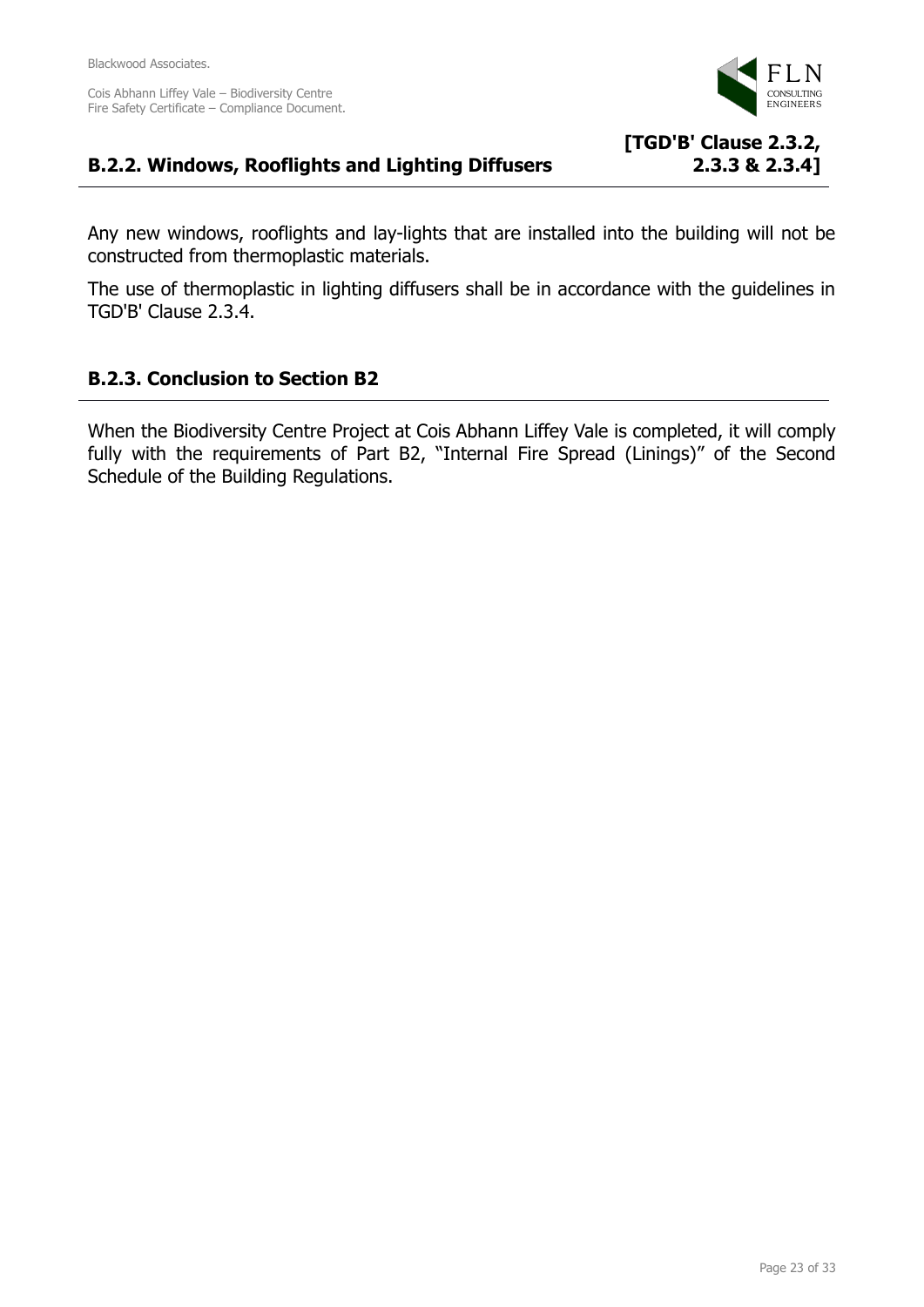

# **B3: INTERNAL FIRE SPREAD (STRUCTURE)**

Requirements in relation to Internal Fire Spread (Structure) is demonstrated by compliance with the relevant sections of Technical Guidance Document 'B', Section B3.

# **B.3.1. Fire Resistance Standard** [TGD'B' Clause 3.1.2]

The required fire resistance of load-bearing elements of the structure is defined in Table 3.1 Table B3.1: Minimum Fire Resistance of Loadbearing Elements.

| Location                                                                                                                                                                                      | Height/Depth<br>(m) | Design Reference       | <b>Minimum Period</b><br>of Fire Resistance<br>(mins) |
|-----------------------------------------------------------------------------------------------------------------------------------------------------------------------------------------------|---------------------|------------------------|-------------------------------------------------------|
| <b>Load-bearing Elements</b>                                                                                                                                                                  | < 5m                | TGDB, Table A2         | 60 mins                                               |
| Compartment walls &<br>floors                                                                                                                                                                 | < 5m                | TGDB, Table A2         | 60 mins                                               |
| <b>Areas Generally</b>                                                                                                                                                                        | < 5m                | TGDB, Table A2         | 60 mins                                               |
| <b>Protected Shafts</b>                                                                                                                                                                       | < 5m                | TGDB, Table A2         | 60 mins                                               |
| Protected Lobby/Corridor                                                                                                                                                                      | < 5m                | TGDB, Table A1         | 30 mins                                               |
| < 5m<br>Place of Special Fire Risk                                                                                                                                                            |                     | TGDB, Table A2         | 60 mins                                               |
| < 5m<br><b>Cavity Barriers</b>                                                                                                                                                                |                     | TGDB, Table A1         | 30 mins                                               |
| Static Invertor rooms and<br>Any<br>sub systems.                                                                                                                                              |                     | IS 3217<br>Clause 10.4 | 120 mins                                              |
| Any enclosure containing<br>Any<br>any distribution boards,<br>generator, communication<br>equipment and any other<br>equipment associated with<br>life safety and fire<br>protection systems |                     | <b>BS 8519</b>         | 120 mins                                              |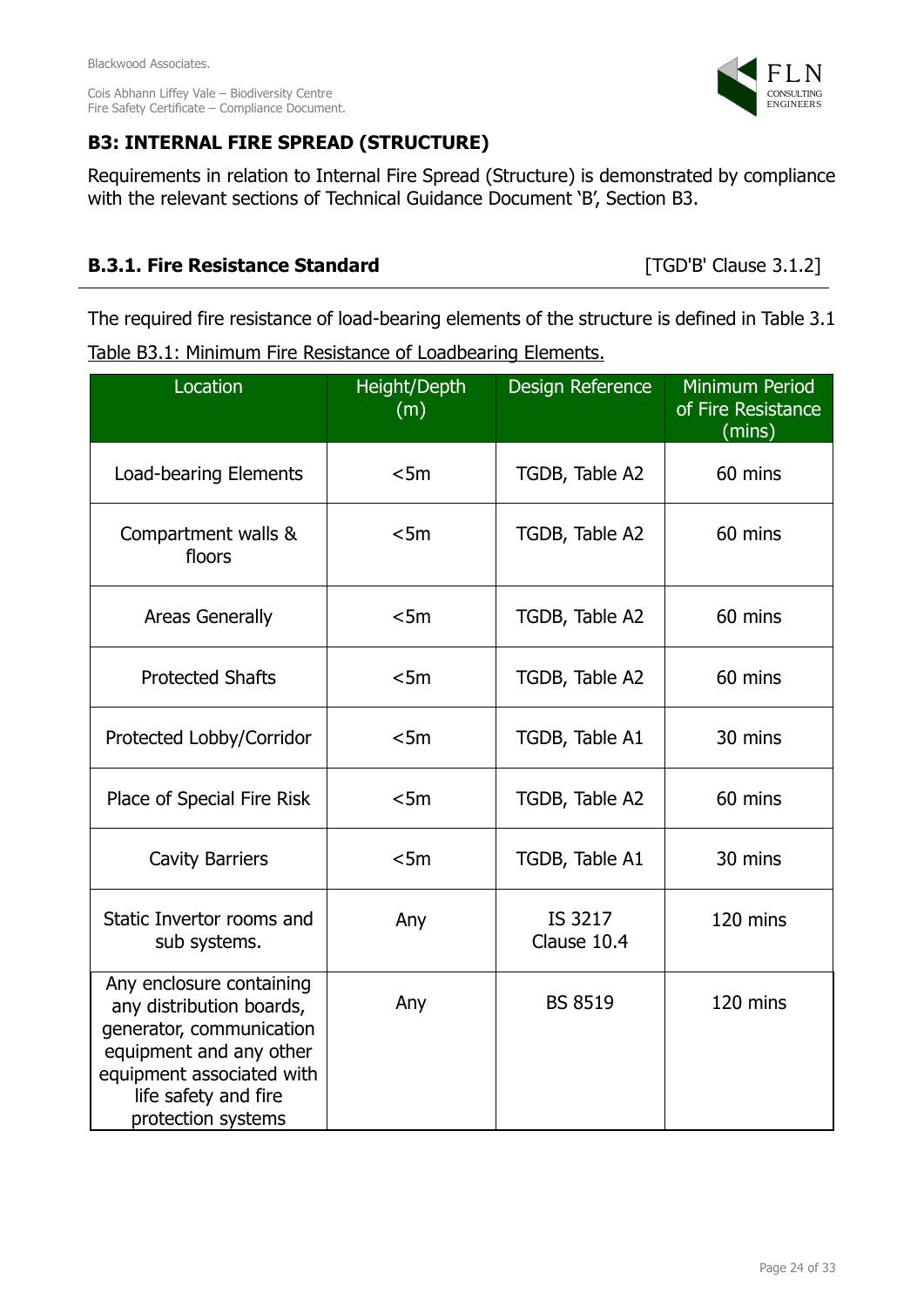

1. For compartment walls, compartment floors and separating walls – fire resistance is defined in terms of Stability (S), Integrity (E) and Insulation (I) when tested in accordance with EN 1366.

2. For structural frames, beams or columns – fire resistance is defined in terms of Loadbearing capacity only.

3. Method of exposure:

- i. Structural frame, beam or column exposed faces.
- ii. Load-bearing walls each side separately
- iii. Floors from underside
- iv. External wall each side separately.

# **B.3.2. Compartmentation B.3.2.** Compartmentation

Compartmentation will be provided to help prevent the spread of smoke and fire and to help minimising the size of a fire. Details of compartmentation are given below.

### B.3.2.1. Provision of Compartment Walls and Compartment Floors [TGD'B' Clause 3.2.4]

As the building is single storey, hence compartment floors will not be required.

The maximum compartment acceptable by TGD'B' for assembly buildings is 1900m<sup>2</sup> floor area on any one storey and a volume of  $21,000m<sup>3</sup>$ . The maximum floor area of the Biodiversity Centre Project is 247m<sup>2</sup> which is well below the maximum compartment sizes allowed. The building will comprise one compartment.

All junctions of compartment walls with compartment floors will be sealed to prevent the passage of fire products between compartments.

| B.3.2.2. Fire Resistance of Timber Floor in Existing Buildings | [TGD'B' Clause 3.2.5.3] |
|----------------------------------------------------------------|-------------------------|
|----------------------------------------------------------------|-------------------------|

As the Biodiversity Centre Project is a historic building with timber floors. Where required they will be upgraded to ensure compliance with the minimum fire resistance standard noted above.

B.3.2.3. Compartment walls [TGD'B' Clause 3.2.5.4]

The compartment walls shall be constructed of materials of limited combustibility, apart from any wall surface complying with the requirements of B2, internal fire spread (linings).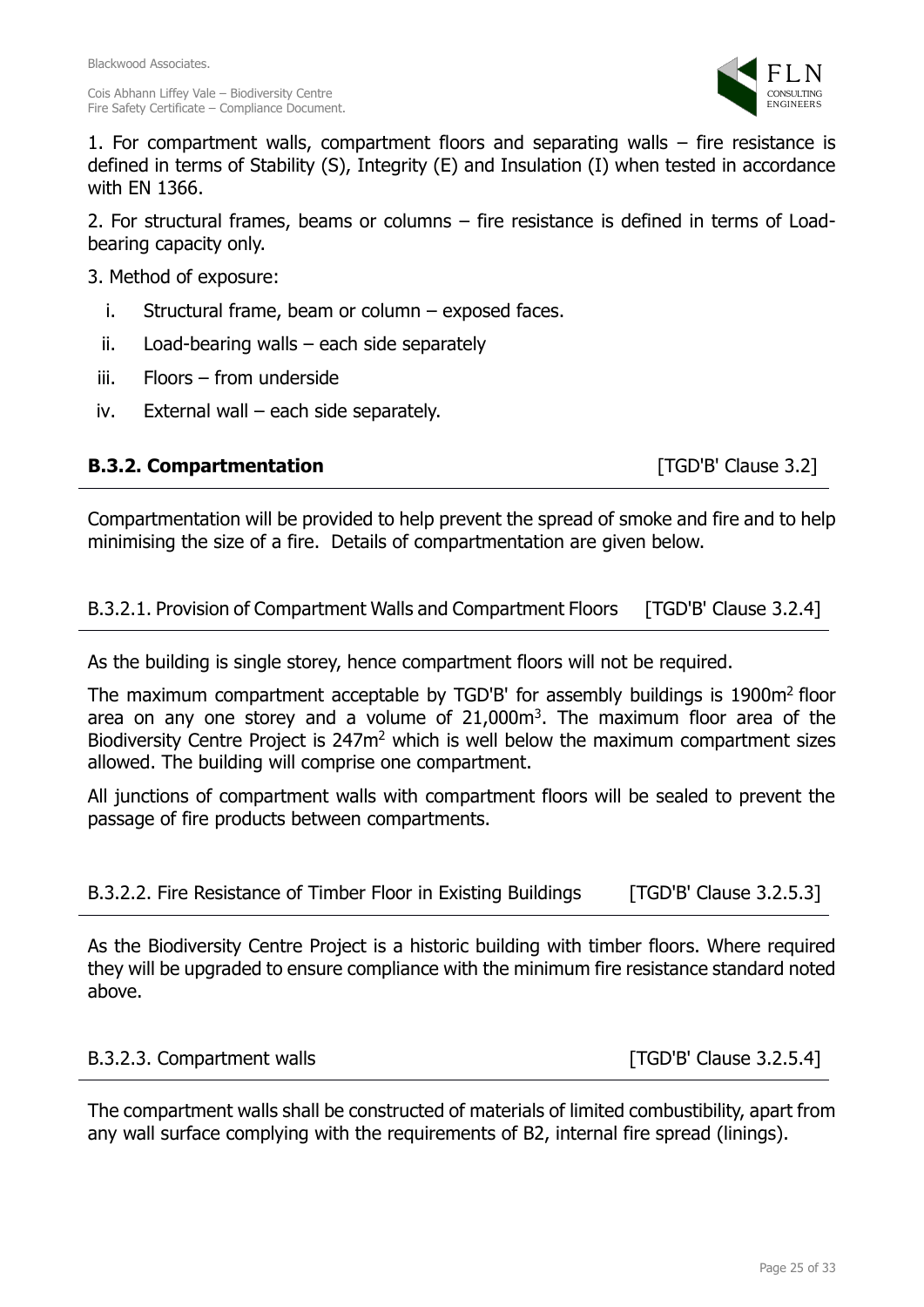### B.3.2.4. Separating Walls [TGD'B' Clause 3.2.5.5]

Page 26 of 33

There will be no separating walls.

| B.3.2.5. Accommodation of Services in Compartment |
|---------------------------------------------------|
| Walls/Floors and Separating Walls                 |

Where services pass through these compartment walls or floors, they will be contained in fire resistant ducts and the opening of the ducts protected and fire-stopped, in accordance with Clause 3.4 of TGD'B'.

No services will be allowed to breach the fire rating materials of the compartment wall. Any services mounted on a compartment wall will either be surface, accommodated in a services duct or service cavity created external to the unbreached linings of the fire compartment wall or floor.

| B.3.2.6. Junction of Compartment Wall or Compartment Floor |                           |
|------------------------------------------------------------|---------------------------|
| with Other Walls                                           | $[TGD'B'$ Clause 3.2.5.9] |

Where a compartment wall/floor meets another compartment wall or external wall the junction will maintain the fire resistance of the compartmentation as noted above.

| B.3.2.7. Junction of Compartment Wall and Roof | [TGD'B' Clause 3.2.5.11] |
|------------------------------------------------|--------------------------|
|                                                |                          |

The junction, where any compartment walls meet the roof, shall be constructed to prevent the spread of fire between compartments. The gap between the top of the compartment wall and the roof structure shall be no greater than 50mm and shall be filled with a fire stopping material, to the rating of the wall, over the full width of the wall. Typical details are provided in Diagram 13 of TGD'B'.

| B.3.2.8. Openings Between Compartments | [ $TGD'B'$ Clause $3.2.6$ ] |
|----------------------------------------|-----------------------------|
|----------------------------------------|-----------------------------|

All doors openings in a compartment wall will be protected by means of a fire door, with the appropriate fire resistance.

Openings for the passage of ducts pipes and other services will be protected in accordance with Clause 3.4 of the TGD'B'.



[TGD'B' Clause 3.2.5.7]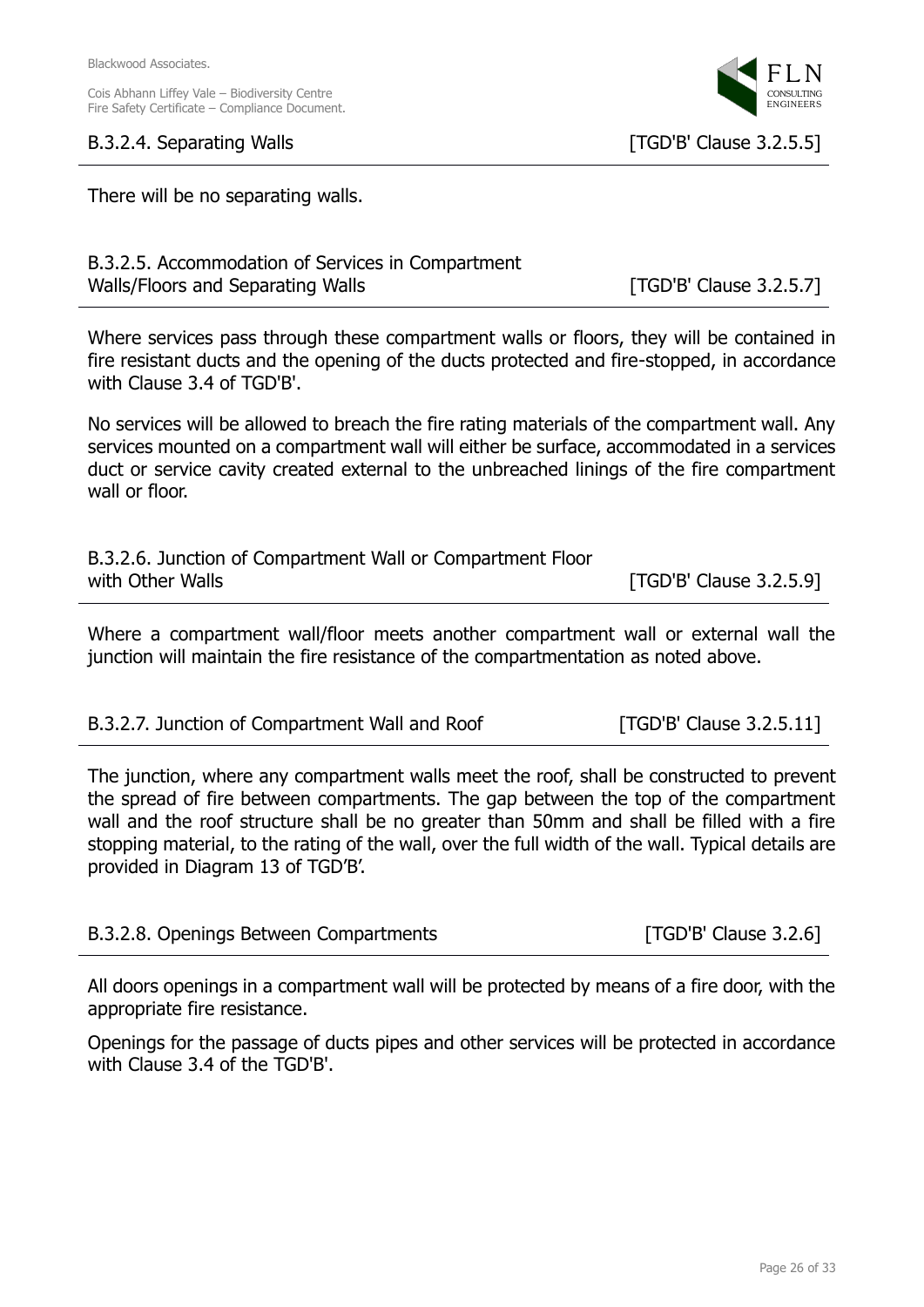### B.3.2.9. Protected Shafts [TGD'B' Clause 3.2.7]



All service shafts will be enclosed in a minimum of 30 mins fire rated enclosure in accordance with Tables A1 and A2. Mechanical, electrical, telecommunications, and other breeches are to be appropriately dampered and/or patched with like fire resistance materials in accordance with Part B, Section 3.4.

Where the shafts penetrate compartment walls/floor they will be fire stopped at the floor level or the shaft will be fire rated through its entire height to the same rating as the compartment wall/floor.

The M&E risers will have minimum 60 mins fire rating or 120 mins where enclosing static inverters or associated emergency lighting system supply equipment.

Glazed elements that give at least 30 minutes fire resistance in terms of integrity only can be incorporated into part of the enclosure between the shaft and the corridor or lobby if the principles in Diagram 15 and the provisions of Table A4 of Appendix A are met.

| <b>B.3.3. Concealed Spaces (Cavities)</b> | [TGD'B' Clause 3.3]                    |
|-------------------------------------------|----------------------------------------|
| B.3.3.1. Provisions of Cavity Barriers    | [TGD'B' Clause 3.3.2 &<br>Clause 3.3.3 |

Cavity barriers shall be provided in accordance with the recommendations of TGDB, Clause 3.3.2., Table 3.2. Cavity barriers shall be installed at a maximum of 20m apart along any voids.

|                                                     | [TGD'B' Clause 3.3.4 & |
|-----------------------------------------------------|------------------------|
| B.3.3.2. Construction and fixing of Cavity Barriers | Clause 3.3.5]          |

Every cavity barrier shall be constructed to provide a minimum fire resistance of 30mins (Integrity) and 15mins (Insulation) when tested in accordance with BS 476.

Cavity barriers may be formed by:

Timber construction – minimum 38mm thick.

Steel construction – 0.5mm thick.

Cavity barriers shall be tightly fitted to rigid construction and mechanically fixed into position. The fixings shall ensure that the barrier is unlikely to be made ineffective due to movement of the building, collapse in a fire of any services penetrating them, failure in fire of their fixings or failure in fire of any material or construction to which they abut.

Openings in the cavity barriers shall be limited to those identified in TGDB, Clause 3.3.5.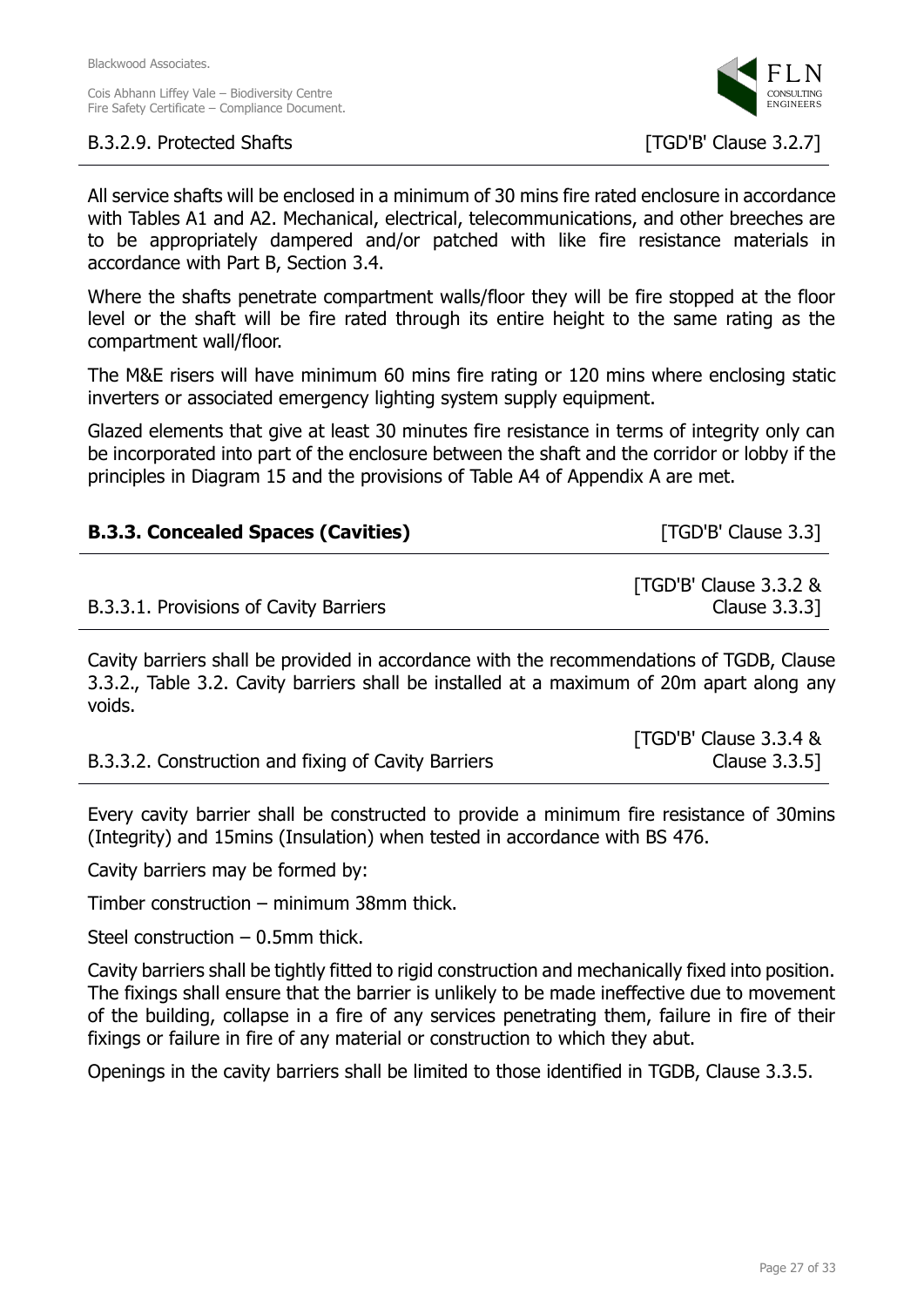# **B.3.4. Protection of Openings and Fire-Stopping [TGD'B' Clause 3.4]**

# B.3.4.1. Protection of Openings **Example 2.4.1** [TGD'B' Clause 3.4.1]

All penetrations for services shall be fire stopped to prevent the spread of fire by sealing using proprietary fire-stopping materials in accordance with TGDB, Clause 3.4. In particular service penetrations of the designated barriers are to be protected in accordance with the relevant recommendations of BS 8313: 1997 and BS 5588.

### B.3.4.2. Opening for Pipes [TGD'B' Clause 3.4.2]

Pipes passing through compartment walls or compartments floors will be installed to the provisions detailed in Alternatives A, B or C of TGD'B', Clause 3.4.2.

### B.3.4.3. Venting Ducts [TGD'B' Clause 3.4.3]

Where these ducts pass from one compartment to another, they shall be protected in accordance with the recommendations contained in BS 5588 Part 9 for ventilation and air conditioning ductwork and in this case rated to the fire requirements of the wall they are passing through.

# B.3.4.4. Fire-Stopping [TGD'B' Clause 3.4.5]

All service penetrations or openings shall be fire stopped in accordance with all the provisions of TGD'B', Clause 3.4.5.

# **B.3.5. Conclusion to Section B3**

When the Biodiversity Centre Project is completed, it will comply fully with the requirements of Part B3, "Internal Fire Spread (Structure)" of the Second Schedule of the Building Regulations.

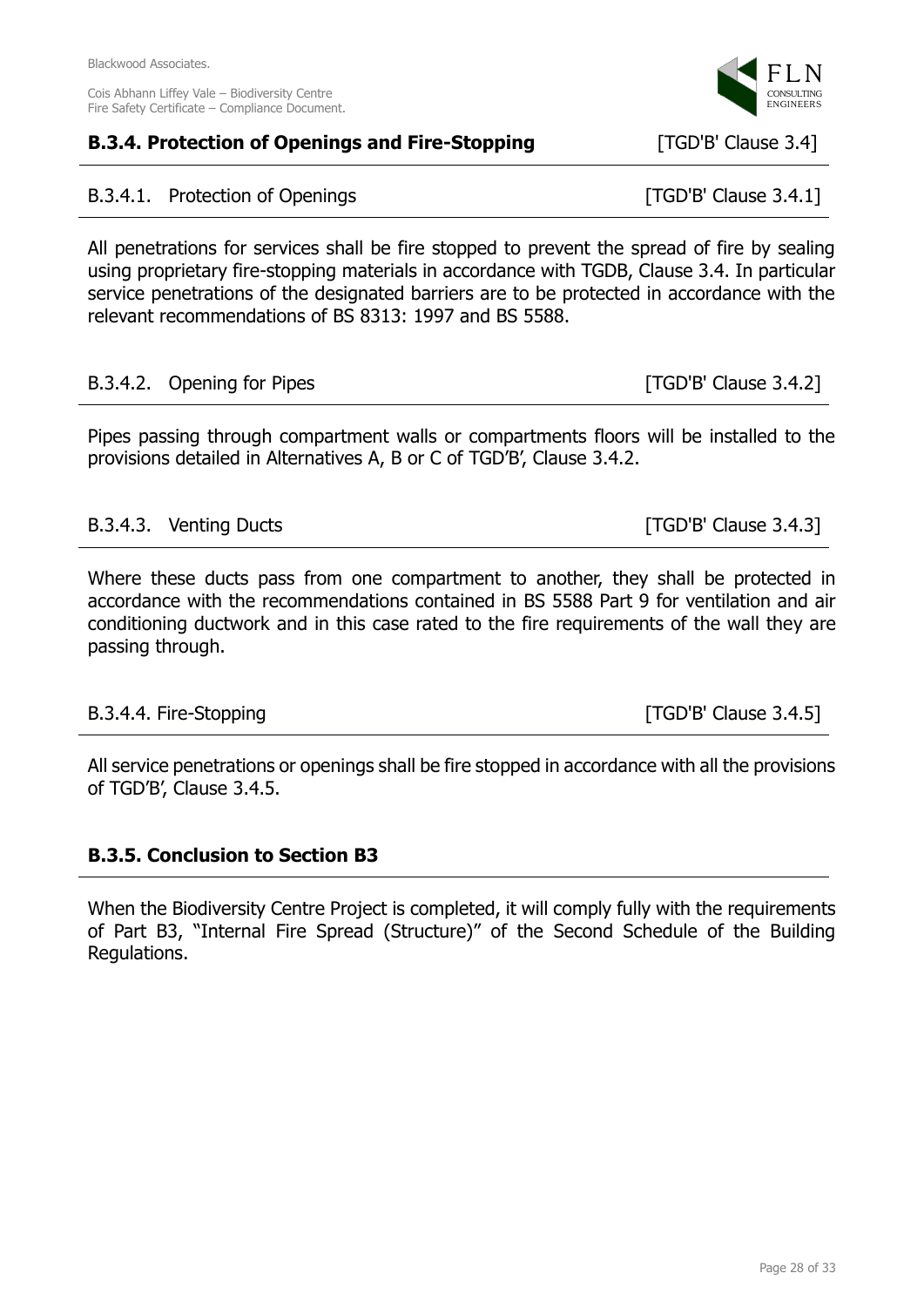### Blackwood Associates. Cois Abhann Liffey Vale – Biodiversity Centre Fire Safety Certificate – Compliance Document.

# **B4: EXTERNAL FIRE SPREAD (LININGS)**

Requirements in relation to External Fire Spread is demonstrated by compliance with the relevant sections of Technical Guidance Document 'B', Section B4.

| <b>B.4.1. Construction of External Walls</b>                                                                                                                                                                                                                 | [TGD'B' Clause 4.1]     |  |  |
|--------------------------------------------------------------------------------------------------------------------------------------------------------------------------------------------------------------------------------------------------------------|-------------------------|--|--|
| B.4.1.1. Fire Resistance Standard                                                                                                                                                                                                                            | $[TGD'B'$ Clause 4.1.2] |  |  |
| All external walls on the building are/will be constructed of Class $B - s3$ , d2 (European) or<br>Class 0 (National), non-combustible materials including masonry, metal cladding and glass.                                                                |                         |  |  |
| They will not provide a medium for fire travel, and are in compliance with TGD'B', Table 4.1.                                                                                                                                                                |                         |  |  |
| B.4.1.2. External Fire Spread                                                                                                                                                                                                                                | $[TGD'B'$ Clause 4.1.4] |  |  |
| External surfaces of the buildings have been constructed using materials with a Class $B -$<br>s3, d2 (European) or Class 0 (National) rating where the external surface is less than 1m to<br>the relevant boundary as building is less than 18m in height. |                         |  |  |
| B.4.1.3. External Wall Construction                                                                                                                                                                                                                          | $[TGD'B'$ Clause 4.1.5] |  |  |
| The ovicting oxternal walls which will remain and will not provide a modium for fire travel                                                                                                                                                                  |                         |  |  |

The existing external walls which will remain and will not provide a medium for fire travel.

Over cladding of the building is not being proposed.

| <b>B.4.2. Space Separation</b> |  |
|--------------------------------|--|
|                                |  |

Boundaries for the Biodiversity Centre building are shown on Drawing No. F[58]-002.

B.4.2.2. External Walls 1m or More from the Relevant Boundary [TGD'B' Clause 4.2.8]

The external walls will remain as existing under this project and hence there will be no change to the external fire threat posed to the adjacent building, which are on the same site and ownership as the development.



**FTGD'B' Clause 4.2]** 

B.4.2.1. Boundaries **EXECUTE:** [TGD'B' Clause 4.2.2]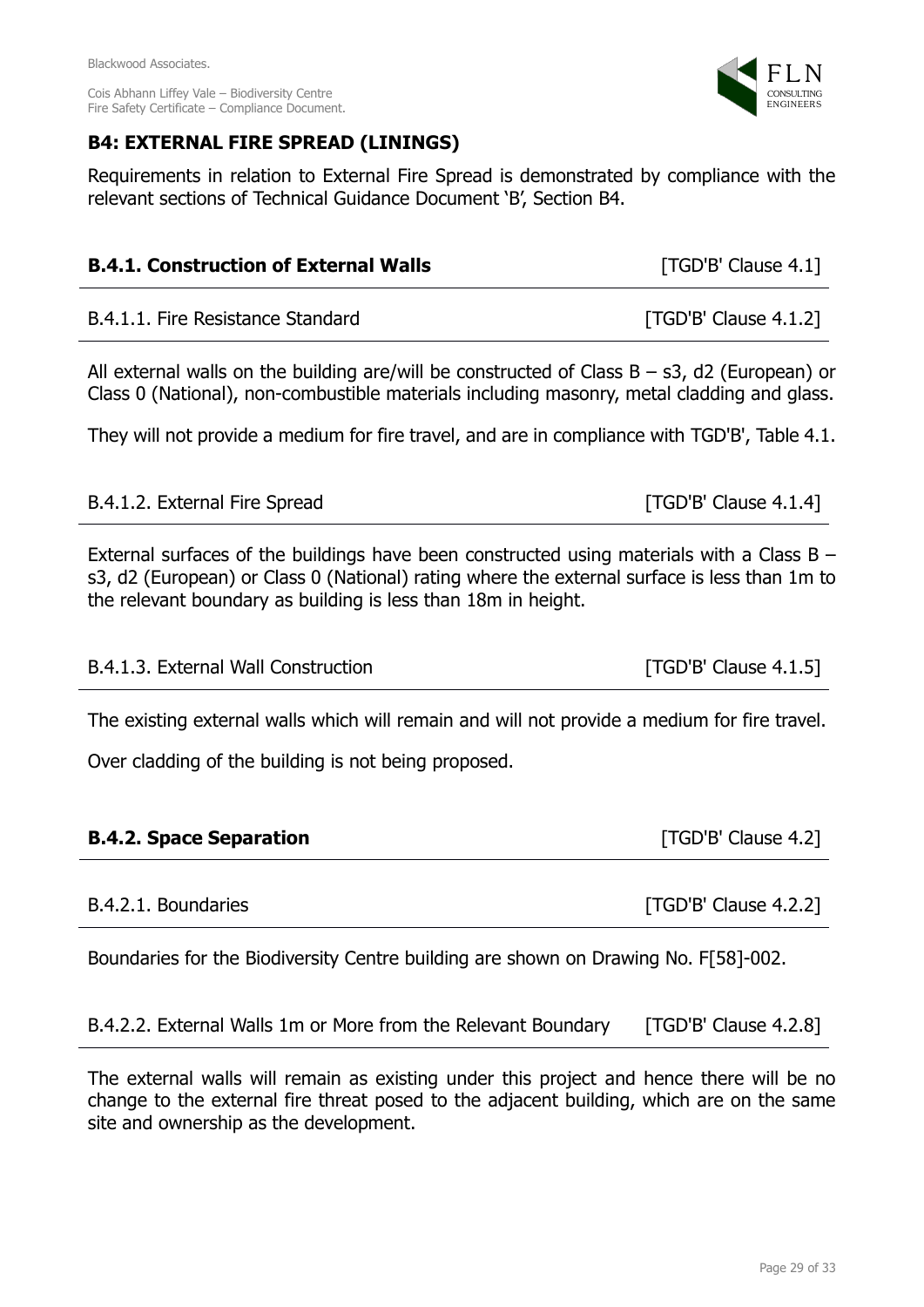Calculations were however undertaken based on BRE Report 187 and are shgown on drawings F[58]-300, 301 and 302.

All unprotected areas on the elevations are well within the distance to the relevant boundaries and are compliant.

Calculations, based on BRE Report 187, have been undertaken and are shown on Drawings F[58]-300, 301 and 302.

# **B.4.3. Roof Covering Example 2.1 and Security Covering EXALGE 2.31**

| The roof covering for the Biodiversity Centre Project will be as defined in Table B4.3.1. |  |  |  |
|-------------------------------------------------------------------------------------------|--|--|--|

B.4.3.1. Classification of Performance [TGD'B' Clause 4.3.3]

# Table 4.3.1: Designation of Roof Covering.

| Location  | Minimum Designation Required 1 |                       |
|-----------|--------------------------------|-----------------------|
|           | European Class                 | <b>National Class</b> |
| All Roofs | $B_{Root}$ (t4)                | AA, AB or AC          |

Notes on Table 4.3.1:

<sup>1</sup> Performance in terms of the resistance of roofs to external fire exposure is determined either by:

• (European Tests) Commission Decisions 2005/823/EC amending Decision 2001/671/EC of 22nd November 2005 establishing a classification system for the external fire performance of roofs and roof coverings and any subsequent amendments;

- I.S.ENV 1187: 2002; or
- (National Tests) BS 476, Part 3: 2004.

# B.4.3.2. Plastic Rooflights [TGD'B' Clause 4.3.5]

Plastic rooflights will not be used in the redevelopment.

# B.4.3.3. Glass in Rooflights **Example 2.3.6** [TGD'B' Clause 4.3.6]

Roof lights will be installed within the rear ramped area to provide nature daylight to this space. The roof light will be glazing will be rated to comply with Table B4.3.1 above.

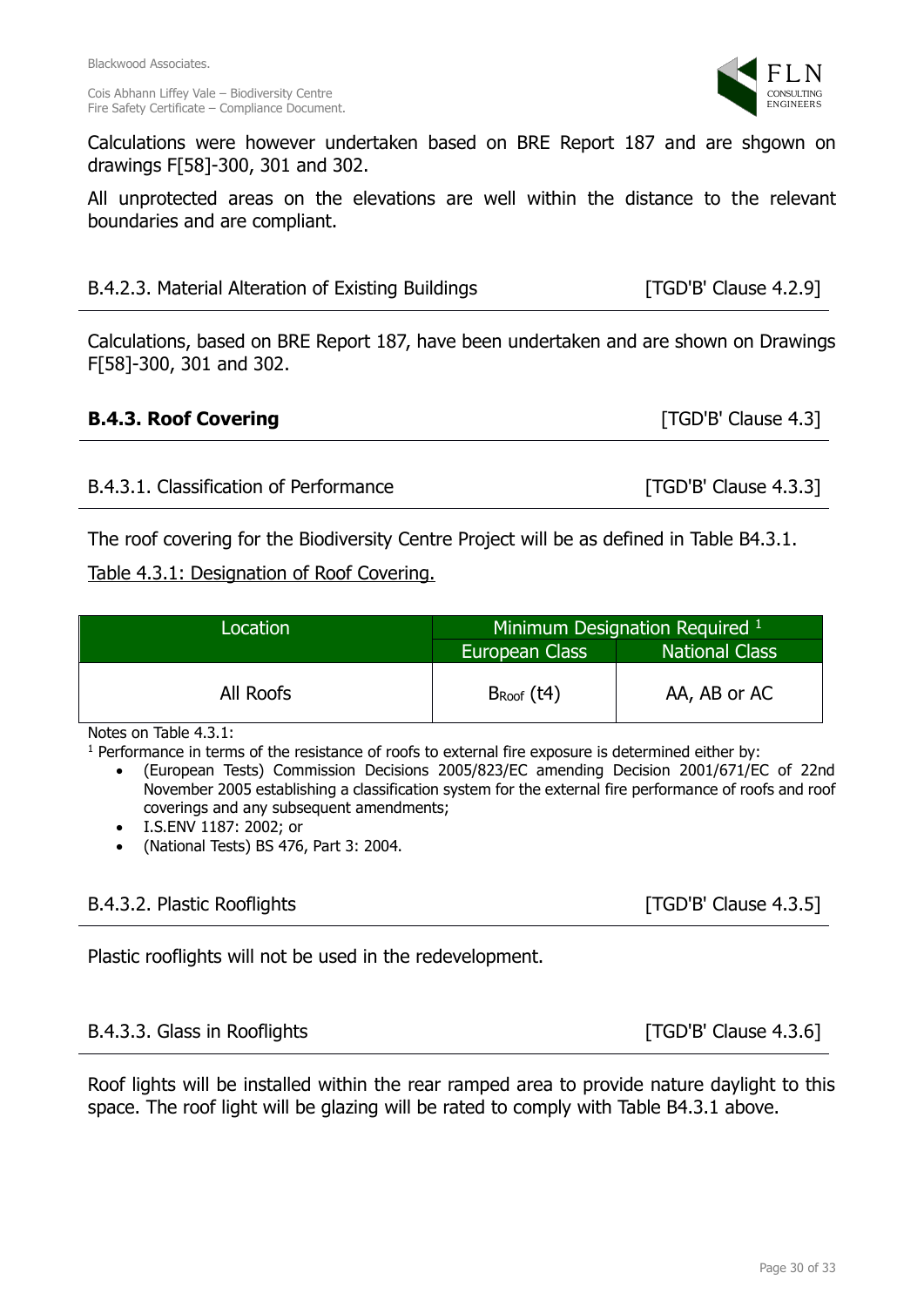

# **B.4.4 Conclusion to Section B4**

When the Biodiversity Centre Project is completed, it will comply fully with the requirements of Part B4, "External Fire Spread" of the Second Schedule of the Building Regulations.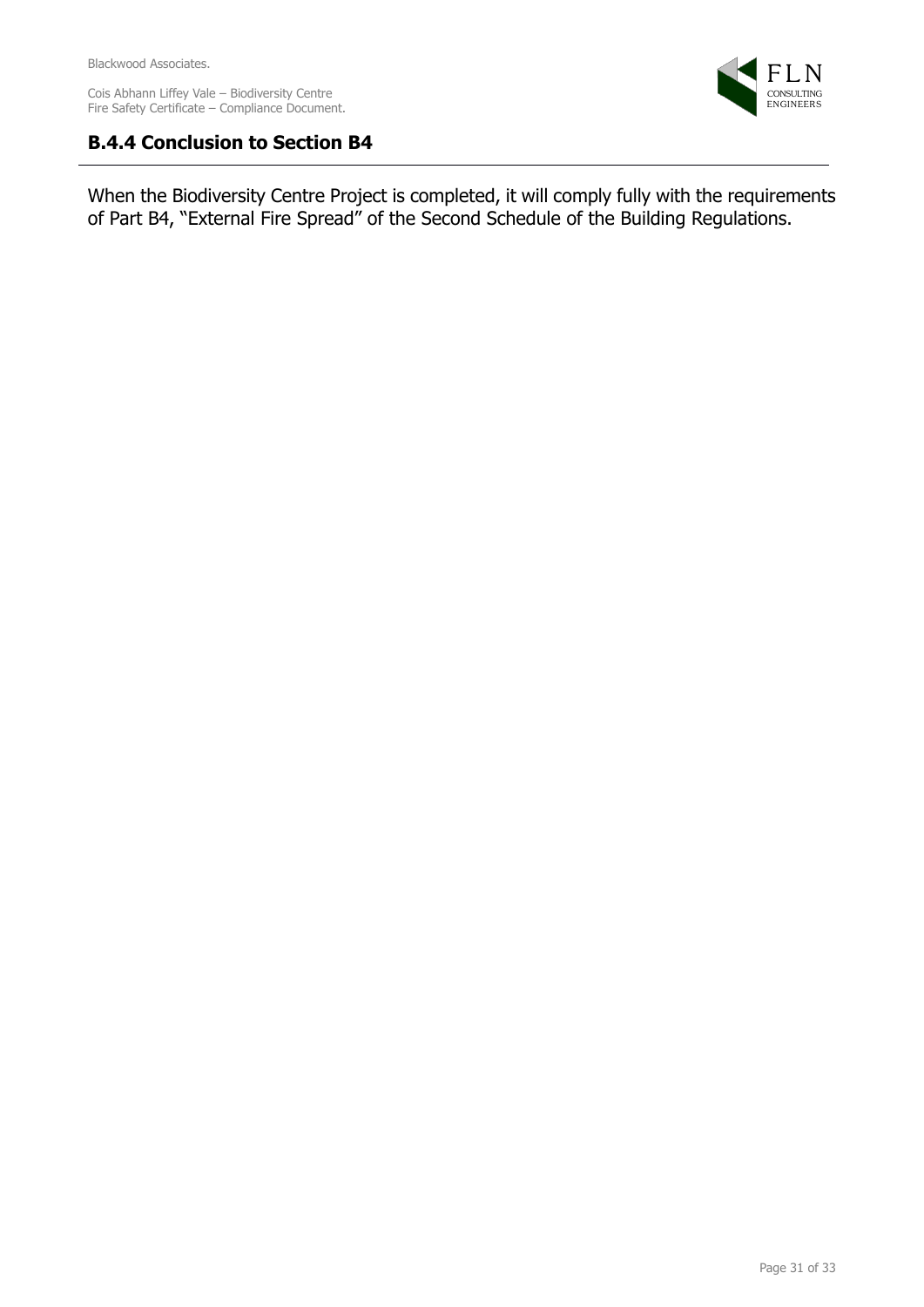Fire Safety Certificate – Compliance Document.

# **B5: ACCESS AND FACILITIES FOR THE FIRE SERVICE**

Requirements in relation to Access & Facilities for the Fire Service is demonstrated by compliance with the relevant sections of Technical Guidance Document 'B', Section B5.

# **B.5.1. Provisions of Internal Fire Mains** [TGD'B' Clause 5.1.2]

There will be no part of the building more than 20m above external ground level or greater than 10m below external ground and as such an internal fire main is not required.

### B.5.1.2. Provisions of Hydrants [TGD'B' Clause 5.1.7]

The building will not require to have on site hydrants as it does not have a floor area of more than 1000m<sup>2</sup>.

There are existing street located hydrants which have been highlighted on the site and block plans.

B.5.2.1 Provisions of Vehicle Access [TGD'B' Clause 5.2.2]

In accordance with Table 5.1 access should be provide to the building on the basis of 2.4m for every 90m<sup>2</sup> of ground floor. Assuming a floor area of 260m2 then access will be required to 7.2m of the building perimeter by a pump appliance.

The front elevation of the building is approx. 14m and as such the building is therefore compliant.

### B.5.2.2 Existing buildings **Existing** buildings **and the set of the set of the set of the set of the set of the set of the set of the set of the set of the set of the set of the set of the set of the set of the set of the**

The main structure of the building is existing and as the development has a floor area of 260m<sup>2</sup> and is single storey then the pumping appliance can be located within 45m of the principal entrance.

Where access to the building is provided the following clearances would be required for a Pump Appliance:

[TGD'B' Clause 5.2]



B.5.2.2. Design of Access Routes and Hard-standings [TGD'B' Clause 5.2.4]